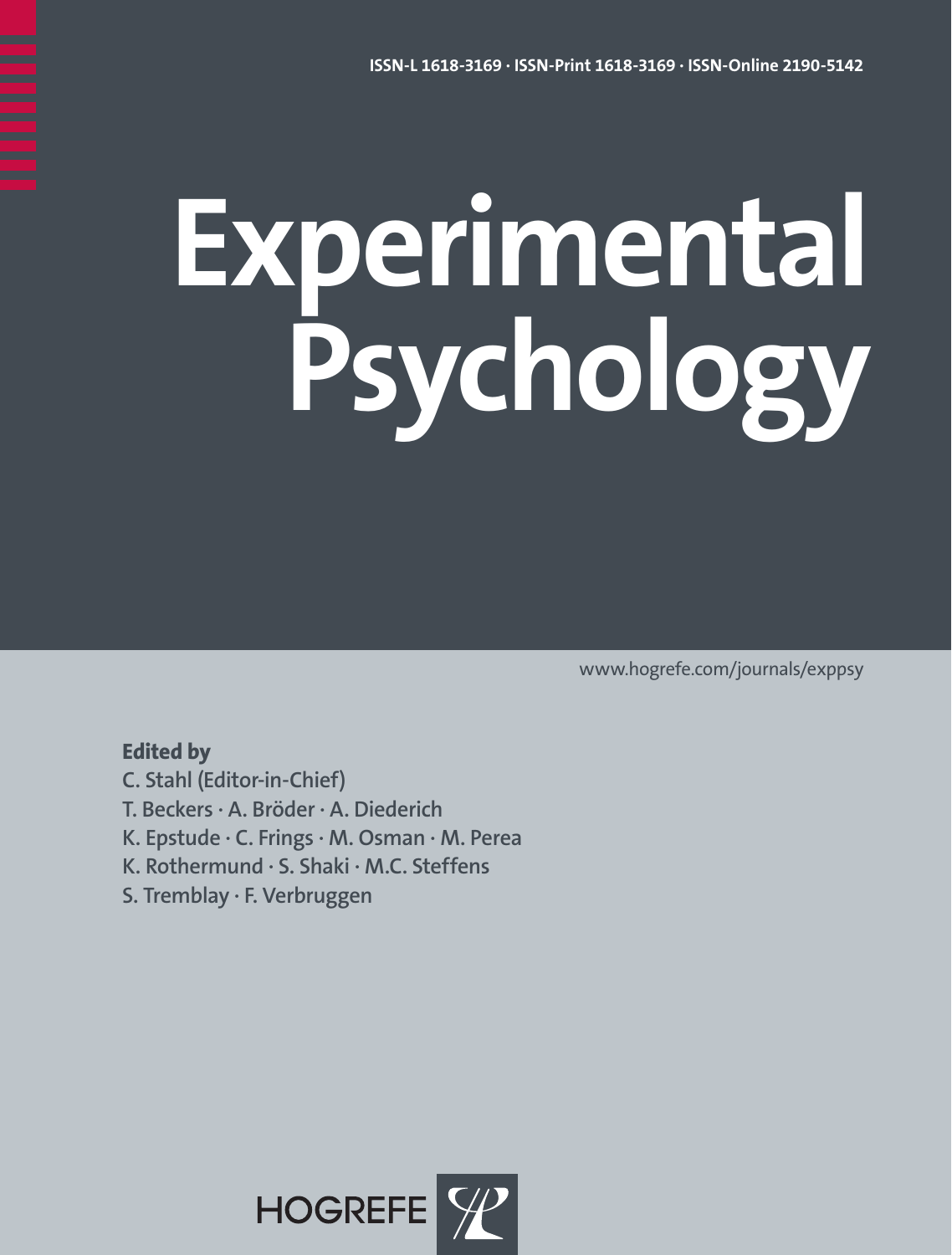## Experimental Psychology

Your article has appeared in a journal published by Hogrefe Publishing. This e-offprint is provided exclusively for the personal use of the authors. It may not be posted on a personal or institutional website or to an institutional or disciplinary repository.

If you wish to post the article to your personal or institutional website or to archive it in an institutional or disciplinary repository, please use either a pre-print or a post-print of your manuscript in accordance with the publication release for your article and our ''Online Rights for Journal Articles'' (www.hogrefe.com/journals).

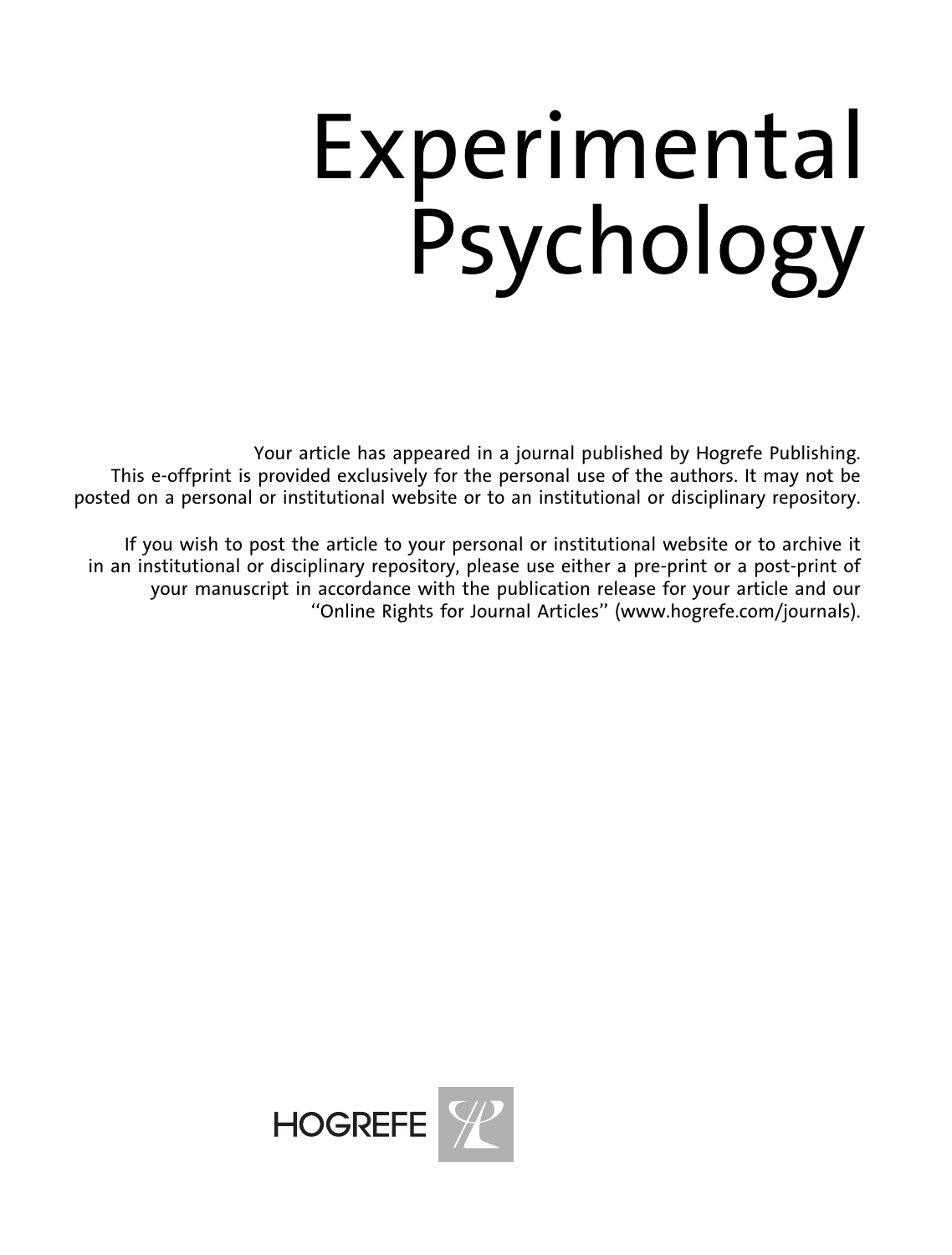### Measuring Working Memory Is All Fun and Games

#### A Four-Dimensional Spatial Game Predicts Cognitive Task Performance

Sharona M. Atkins,<sup>1</sup> Amber M. Sprenger,<sup>1</sup> Gregory J. H. Colflesh,<sup>2</sup> Timothy L. Briner,<sup>1</sup> Jacob B. Buchanan,<sup>1</sup> Sydnee E. Chavis,<sup>1</sup> Sy-yu Chen,<sup>1</sup> Gregory L. Iannuzzi,<sup>1</sup> Vadim Kashtelyan,<sup>1</sup> Eamon Dowling,<sup>1</sup> J. Isaiah Harbison,<sup>2</sup> Donald J. Bolger,<sup>3</sup> Michael F. Bunting,<sup>2</sup> and Michael R. Dougherty<sup>1</sup>

<sup>1</sup>Department of Psychology, University of Maryland, College Park, MD, USA, <sup>2</sup>Center for Advanced Study of Language, University of Maryland, College Park, MD, USA, <sup>3</sup>Department of Human Development & Quantitative Methodology, University of Maryland, College Park, MD, USA

Abstract. We developed a novel four-dimensional spatial task called Shapebuilder and used it to predict performance on a wide variety of cognitive tasks. In six experiments, we illustrate that Shapebuilder: (1) Loads on a common factor with complex working memory (WM) span tasks and that it predicts performance on quantitative reasoning tasks and Ravens Progressive Matrices (Experiment 1), (2) Correlates well with traditional complex WM span tasks (Experiment 2), predicts performance on the conditional go/no go task (Experiment 3) and N-back (Experiment 4), and showed weak or nonsignificant correlations with the Attention Networks Task (Experiment 5), and task switching (Experiment 6). Shapebuilder shows that it exhibits minimal skew and kurtosis, and shows good reliability. We argue that Shapebuilder has many advantages over existing measures of WM, including the fact that it is largely language independent, is not prone to ceiling effects, and take less than 6 min to complete on average.

Keywords: working memory, cognitive ability, N-back, go/no-go, capacity

A recent trend in cognitive science involves characterizing how performance across a wide range of behavioral tasks covaries as a function of individual differences in working memory (WM) capacity. Since Daneman and Carpenter's (1980) seminal paper (see also Case, Kurland, & Goldberg, 1982) over 30 years ago, there has been an explosion of research linking performance on a variety of cognitive tasks to individual differences in cognitive capacity (e.g., Dougherty & Hunter, 2003; Engle, 2002; Miyake et al., 2000; Sprenger & Dougherty, 2006; Unsworth & Engle, 2005) and many more studies examining the psychometric properties and factor structure of various cognitive ability measures (cf. Conway et al., 2005; Kane et al., 2004; Oberauer, 2005). A predictable trend in this area is toward studies requiring large samples and a broader range of individual differences than may be typically observed when sampling from college campuses. The standard way of collecting the data is changing, too. In Daneman and Carpenter and probably the vast majority of studies since, experimenters administered WM tasks to participants in one-on-one testing session. Data collection could be imagined to be much more efficient if the tasks could be administered independently of direct human interaction and deployed and scored on a mass scale, such as over the internet, so as to reach a broad range of participants – not just those on a college campus – with construct validity not dependent on secondary task performance.

Many existing measures of cognitive ability, specifically WM assessments, require extensive involvement of the experimenter and are thus prone to human error and variation in performance due to differential instruction. But, there are at least five more significant challenges as well. First, WM tasks are language (or writing system) specific (i.e., the stimuli are language specific and thus only validated for that language; Sanchez et al., 2010). For instance, digit span is susceptible to differences between languages in which there are more syllables in the phonological representation for number. Welsh participants show a reduced digit span relative to English that is likely not due to inherent differences in WM capacity, but rather reflect stimulus specific properties; that is, greater number of syllables in the former versus the latter language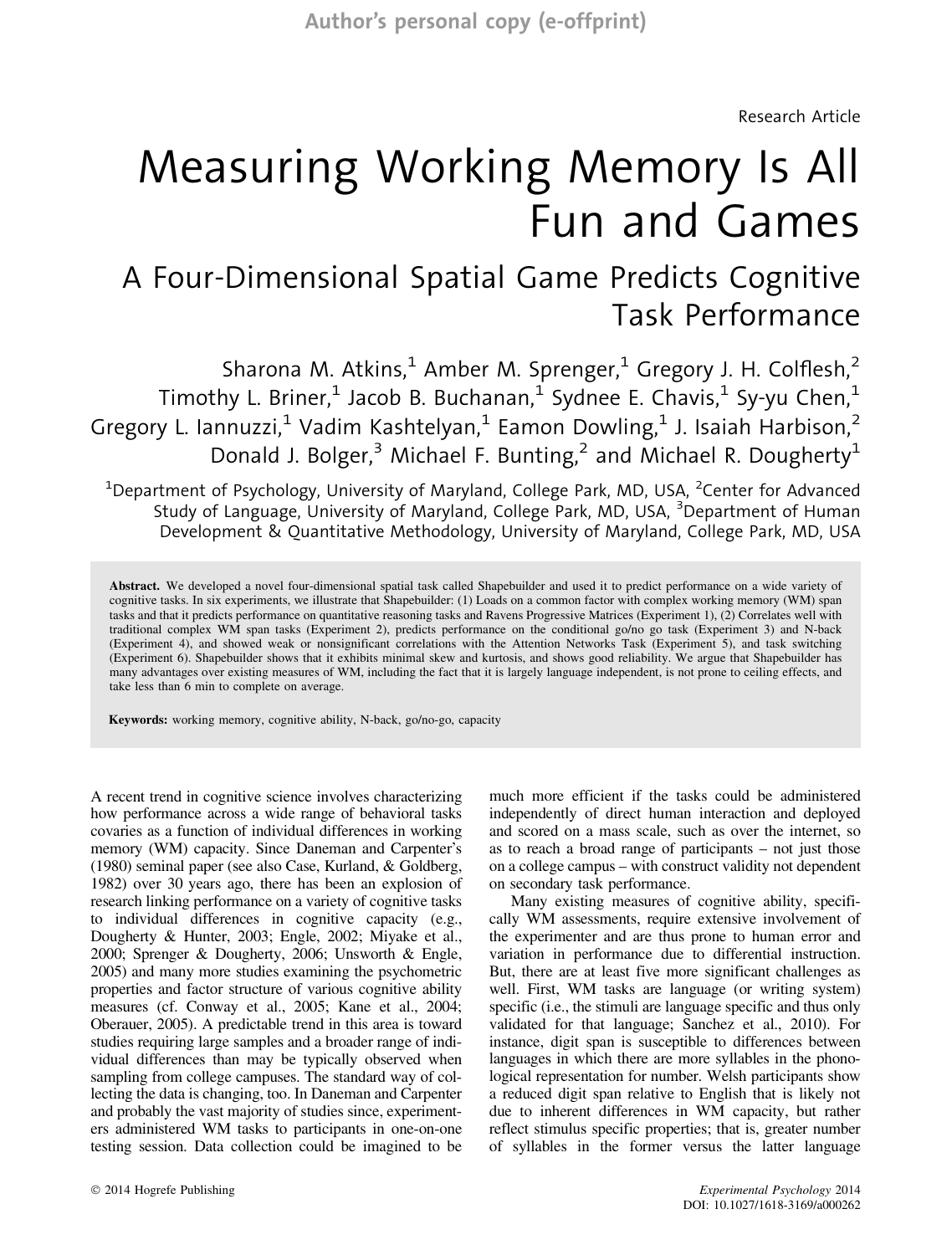(Ellis & Hennelly, 1980). Although it is true that materials can be translated to other languages, the process can be arduous and time consuming, and translated materials must be validated all over again. While verbal WM materials can be created for any one language, the materials are not appropriate for multilingual samples (i.e., samples that do not share the same native language). Conversely, the same would not be true for a task using visuospatial materials, in which case the materials could be used with multilingual samples, provided the instructions are given in their respective native languages.

Second, many traditional dual-task WM span tasks (a.k.a. complex span tasks) require participants to perform a secondary task that requires some kind of knowledge or skills (e.g., reading and comprehending sentences or performing algebra) while holding some memoranda in memory. This can be particularly problematic as there are substantial individual differences in these secondary tasks unrelated to the theoretical construct of WM, and participants who do not score at criterion on the processing component of the task are typically excluded from the analyses (Conway et al., 2005; Turner & Engle, 1989). For example, Unsworth, Heitz, Schrock, and Engle (2005) reported that they eliminated 15% of their participants (44 of 296) from their study due to the failure to meet criterion on the math component of the automatic-operation-span task.

Third, the laboratory WM span tasks used in research often fail to meet the APA's standards for educational and psychological testing (American Psychological Association, 1999). The minimum internal consistency reliability for measures used in experimental research is  $r = .75$ , but this often not the case. For example, Cowan et al. (2005) used factor analysis and structural equation modeling to differentiate two kinds of WM span tasks: those measuring the scope of attention and those measuring the control of attention. Several of the WM measures suffered poor reliability. In their Experiment 1, counting span, visual arrays, and ignored speech were among the tasks with below standard Cronbach's  $\alpha$  (.63, .66 and .70, respectively). By comparison, Cronbach's  $\alpha$  for digit span was above standard (.88). Marginal reliability has significant impact on correlations and data analysis outcomes. The raw correlation between counting span and digit span was .32. However, when corrected for attenuation due to poor reliability, that correlation increased to .47!

Reasons four and five for why traditional laboratory WM tasks are inherently problematic are that they are prone to ceiling effects and skew. As reported by Conway et al. (2005), perfect scores are not entirely rare. In Kane et al. (2004) for virtually every complex span task, at least some participants were at or very near ceiling, as given by the percent correct. Detecting skew in published reports is not as easy, since researchers screen data for outliers that would otherwise heavily skew results. Kane et al. (2004), for example, identified 11 of 246 participants that met criteria as outliers and replaced their extreme values with a

value equivalent to the mean  $\pm 3.5$  SD. Applying corrections to make distributions more normal is by no means unusual, but it does make it difficult to look to published reports for unadjusted measures of skewness and kurtosis. This is a topic that we will return to in our own data analysis later in this report.

More ideal measures of generalized cognitive ability should be less dependent upon interactions with human investigators, less prone to individual differences in crystalized knowledge, and applicable beyond the college campus. Further, in applied contexts researchers often face severe time constraints, so the inclusion of multiple time-intensive tasks to measure WM may be practically infeasible. In these contexts, the use of a brief WM-span task may not just be preferred, but may be all that is possible. In this paper, we report a first validation of a new measure of cognitive ability that is perfectly suited to mass testing and remote data collection. The new measure, Shapebuilder, is instantiated within the context of a game environment that requires participants to maintain a four-dimensional representation of a set of serially presented stimuli and recall those stimuli in sequential order. Importantly, the Shapebuilder task is easily deployable over the web and is administered and scored automatically without the intervention of a human actor. Further, that task requires very little time to administer (under 6 min on average), making it suitable for experimental or applied contexts in which researchers have severe time constraints. Herein, we describe the Shapebuilder task and then present data from six studies that substantiate its internal consistency, reliability, and convergent validity with other accepted measures of WM, while also illustrating its usefulness as a measure of WM.

Shapebuilder is a visuospatial WM task<sup>1</sup> in which participants are asked to remember the order and spatial serial position of a series of colored shapes. Participants view a four-by-four grid of connected squares with four shapes in four colors lining each of the four sides of the grid (see Figure 1). Each stimulus is defined by four dimensions: serial position, spatial location, shape, and color. We describe the task and scoring rule in more detail in the method section.

Although Shapebuilder entails much of the same processes as complex WM span measures such as updating, memory load, and interference resolution, it differs from the established dual-task measures of WM (cf. Conway et al., 2005) in so much as it is a singular task that truly requires participants to engage in multiple demands (stimulus dimensions) simultaneously, rather than shift back and forth between two separate (and independent) tasks. It also addresses all of the aforementioned limitations of other conventional, dual-task measures of WM (e.g., operation span, reading span, letter-number sequencing). It does not require a proctor, is not language (or writing system) specific, does not require domain-specific knowledge or skills, and has no secondary task accuracy criterion.

<sup>1</sup> Calling Shapebuilder a WM task is a bit presumptive at this point, since we have yet to present the data behind our claim. We could simply call it a cognitive ability task or some other more general title, but the use of too many titles may be confusing.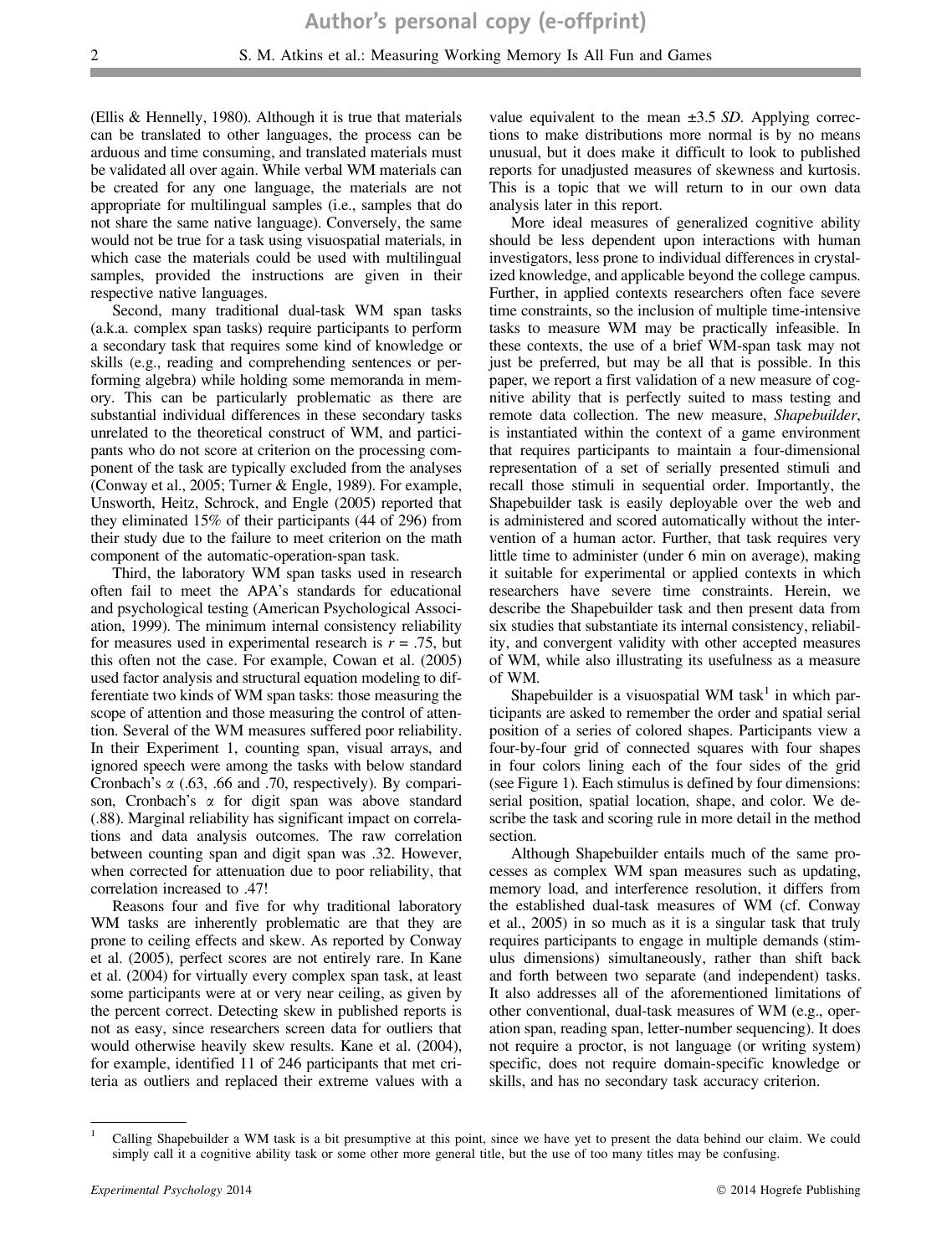

Figure 1. Screen shot of the Shapebuilder task with a gray background. Stimuli appear in the 4-by-4 grid (black). The shapes are grouped by color: yellow (top), red (bottom), blue (right), green (left). A progress bar (cyan) and score are depicted to the right of the task.

In the next section we present the results from six studies aimed at both validating Shapebuilder as a measure of cognitive ability and showing that it provides a useful tool for predicting performance on a variety of tasks that presumably engage WM and executive functioning. All of the experiments reported below were conducted in the laboratory. Although the Shapebuilder task was completed through the use of a web browser by logging into a website hosting the software, it, too, was administered in the laboratory.

#### Experiment 1

The goals of Experiment 1 were to establish the convergent validity and criterion validity of Shapebuilder. For convergent validity, we examined the relationship between Shapebuilder and two established measures of verbal WM, reading span and letter-number sequencing, and one visuospatial WM measure, a modified version of block span. All of these WM measures are dual-tasks with respect to the fact that they task multiple demands simultaneously. We also assess the criterion validity, by examining the relationship between Shapebuilder and other tasks for which there is typically a relationship with the WM construct to see if Shapebuilder exhibits the pattern of relationships shown with other established verbal and visuospatial WM tasks. The constructs included were: perceptual speed, abstract reasoning ability, resistance to proactive interference, inhibition, and math ability. These constructs were chosen because they have been shown to be related to WM capacity in previous research. We examined simple correlations among the tasks and also conducted an exploratory factor

analysis to validate Shapebuilder as a measure of cognitive ability in relation to established WM span tasks.

#### Method

#### **Participants**

Participants were 117 students recruited from the University of Maryland campus and the College Park community via fliers and email announcements for participation in an experiment on WM training, which was undertaken to fulfill the requirements of an undergraduate honors program. The data reported here are for the pretest of that training study. Participants received \$20 compensation for completing the pretest session. The method and results for the full training study are available online through the University of Maryland digital archives (http://drum.lib.umd.edu/handle/ 1903/11386). Five individuals failed to complete the pretest assessments due to time commitments. Participants ranged in age from 18 to 31 years ( $M = 19.53$  years,  $SD = 2.05$ ).

#### Materials and Procedure

Participants completed a battery of paper and pencil and computerized tasks during a 2.5-hr session. The tasks measured the constructs of verbal and spatial WM, perceptual speed, abstract reasoning, inhibition ability, resistance to proactive interference, and math ability, as described below. The ordering of the tasks was constant across participants as follows: letter comparison, summing to 10, canceling symbols, g-math, reading span, modular arithmetic, verbal learning/resistance to proactive interference, Stroop, Raven's Progressive Matrices, letter-number sequencing, number piles, block span, and Shapebuilder.

#### Shapebuilder

Shapebuilder is a web-administered cognitive ability task in which participants were asked to remember the order and spatial position that a series of colored shapes were presented. Participants viewed a  $4 \times 4$  grid of connected squares (see Figure 1). Then, participants observed a sequence of between 2, 3, or 4 colored (red, blue, yellow, or green) shapes (circles, triangles, squares, or diamonds) that appear one at a time in one of the 16 possible grid locations. Participants were asked to remember the location of each item, the shape of each item, the color of each item, and the order that items appeared. After the final shape of a trial was presented, participants were asked to recreate the sequence by clicking on the correct colored shape and dragging it to the appropriate location. Participants completed 26 trials, of which 6 had 2 stimuli per trial, 9 had 3 stimuli per trial, and 11 had 4 stimuli per trial.

The Shapebuilder task increased in difficulty in two ways. First, trial length began at 2 and increased to 3 and then 4 items. Second, within each set of trials of a given trial length, the trials became more difficult by including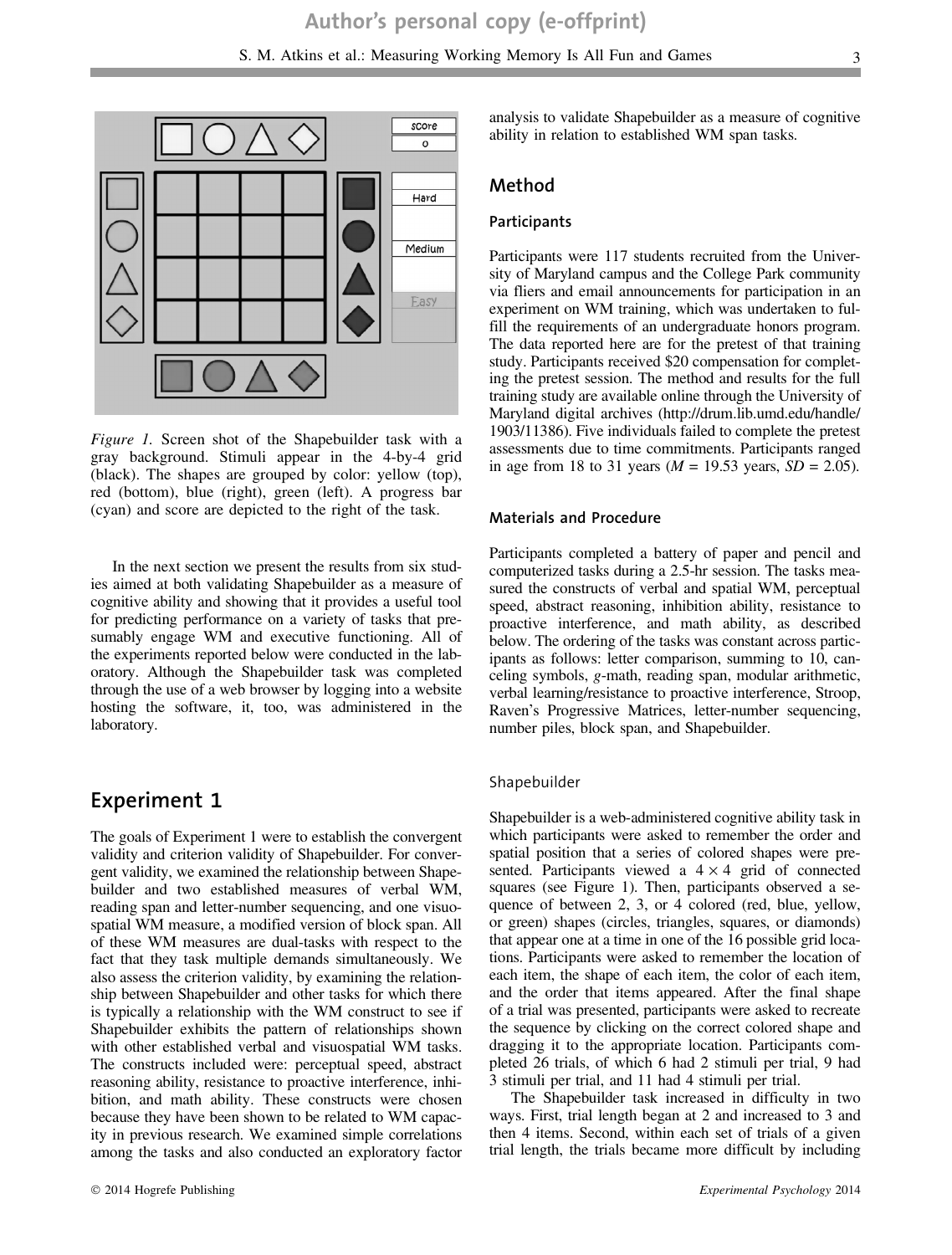more stimuli of different colors/shapes. At the easiest level, items were all the same shape or color, but appeared in different locations. At the most difficult level, items were all different colors and shapes, and appeared in different locations. Participants received immediate feedback about the accuracy of each item; the Shapebuilder task displayed the points awarded for each item immediately after the participant released the mouse button.

The dependent variable on this task was participants' final score. Participants only received points for items that were placed in the correct location. Participants received 15 points for getting the first item of a trial correct (correct location, color, and shape) and received increasingly more points for each additional correct item: an additional 30 points for getting the second item correct after getting the first item correct, an additional 60 points for getting the third item correct after getting the first two items correct, and an additional 120 points for getting the fourth item correct after getting the first three items correct. If participants missed an item in the sequence (either entirely or partially – by forgetting one or more features), the scoring started over such that they received 15 points for the next item that was completely correct and then 30 points if the following item was correct and 60 if the following item was correct. The latter is possible only if  $k = 4$ . Participants received reduced points for items that were partially correct. Participants received five points for any item placed in the correct location without the correct color or shape, and 10 points for any item placed in the correct location with the correct shape, but the incorrect color. The maximum score for this task was 3,690 points.

The justification for using this specific scoring rule was twofold: (a) The score received for correctly retrieving any particular shape is monotone with realized memory load. For example, correctly retrieving the third shape in a sequence is subjectively and objectively more difficult if one has also successfully retained and retrieved the first two shapes. Because each individual shape requires memory for four dimensions (order, spatial position, color, and shape), perfect memory for the 3rd shape in a sequence requires memory for 12 total dimensions (four dimensions for the 1st shape, eight dimensions for the 2nd shape, and 12 dimensions for the 3rd shape). In contrast, when one has correctly retrieved the 3rd shape in a sequence but failed to recall the prior items, there is no way to determine what the realized memory load was, and (b) The exponential scoring rule provides motivation for participants try to remember the entire sequence of shapes, rather than focusing on one or a few shapes. Although this scoring rule may appear somewhat complicated, we provide evidence that it is both empirically justified and that it has better distributional properties than a unit scoring method, which entails assigning one point for each completely recalled shape. We present the supporting analyses on the aggregated data in the general discussion.

#### Established Working Memory Tasks

Reading Span (An automated version of reading span was adapted from Kane et al., 2004; Turner & Engle, 1989; Unsworth et al., 2005). Participants viewed a series of sentences and evaluated whether each sentence was grammatically correct. Participants pressed the ''M'' key to indicate "true" and the "Z" key to indicate "false." "T" and "F" stickers were placed on each respective key for ''true'' and ''false.'' After responding to the sentence, a word was presented for 1,000 ms. If the participant failed to respond to the sentence within 2,500 ms, the program automatically advanced to presenting the word. In such cases, the response to the sentence was scored as ''incorrect.'' Several of these sentence/word sequences were presented before participants were prompted to recall all of the words they observed in that trial in the order that the words were displayed. Responses were typed into the computer. Set sizes ranged from two to six sentence-word pairs per trial with three trials of each length, for a total of 15 trials plus 3 practice trials. Each participant saw a randomly chosen sentence paired with a randomly chosen word for each set size. The ordering of set size was constant across participants, starting with set size of 2 and then increased incrementally to a set size of 6. The dependent variable for this task was the number of correctly recalled words in the correct serial order for which the participant also correctly indicated grammaticality for the corresponding sentence in that trial.

Modified Block Span (see Atkins, 2011). In this task participants viewed a  $4 \times 4$  series of squares and are asked to remember the serial order in which a sequence of yellow blocks appeared on the grid. Each block within a sequence was flashed for 1 s, one at a time, in one of the cells on the  $4 \times 4$  grid. Trials were segmented into sets by the appearance of a black square mask that covered the entire grid for 1 s. After viewing a series of locations flash in a given trial, participants were asked to recall the locations that the squares were flashed in the correct order by clicking the squares in the same order that they appeared. Participants completed 16 trials of length 2–20. The task increased in difficulty by increasing the trial length, and by increasing the number of sets within each trial. For instance, for the first trial there was one set with two stimuli in the trial, and the following three trials had one set with three stimuli, then four stimuli, and then five stimuli. After this, trials were made more difficult by including increasing the number of sets, such that there were two sets of 2, 3, 4, or 5 stimuli, then three sets of 2, 3, 4, or 5 stimuli, and finally, participants viewed 4 sets of 2, 3, 4, or 5 stimuli. The dependent variable for this task was participants' score, which was computed as follows. Participants received 10 points for the first item correctly recalled, 20 for the second item in a row correctly recalled, 30 for the third item in a row correctly recalled, and so on (each additional item in a series correctly recalled given that previous items were recalled was worth 10 more points than the previous item). If an item in the series was forgotten, the scoring started over at 10 for the next item in the sequence correctly recalled. Atkins (2011) illustrated that the modified Blockspan task loaded (loading  $= 0.72$ ) on a common factor with symmetry span (loading  $= .60$ ), rotation span (loading  $= .67$ ), and navigation span (loading = .72; see Kane et al., 2004) and reported Pearson correlations between modified block span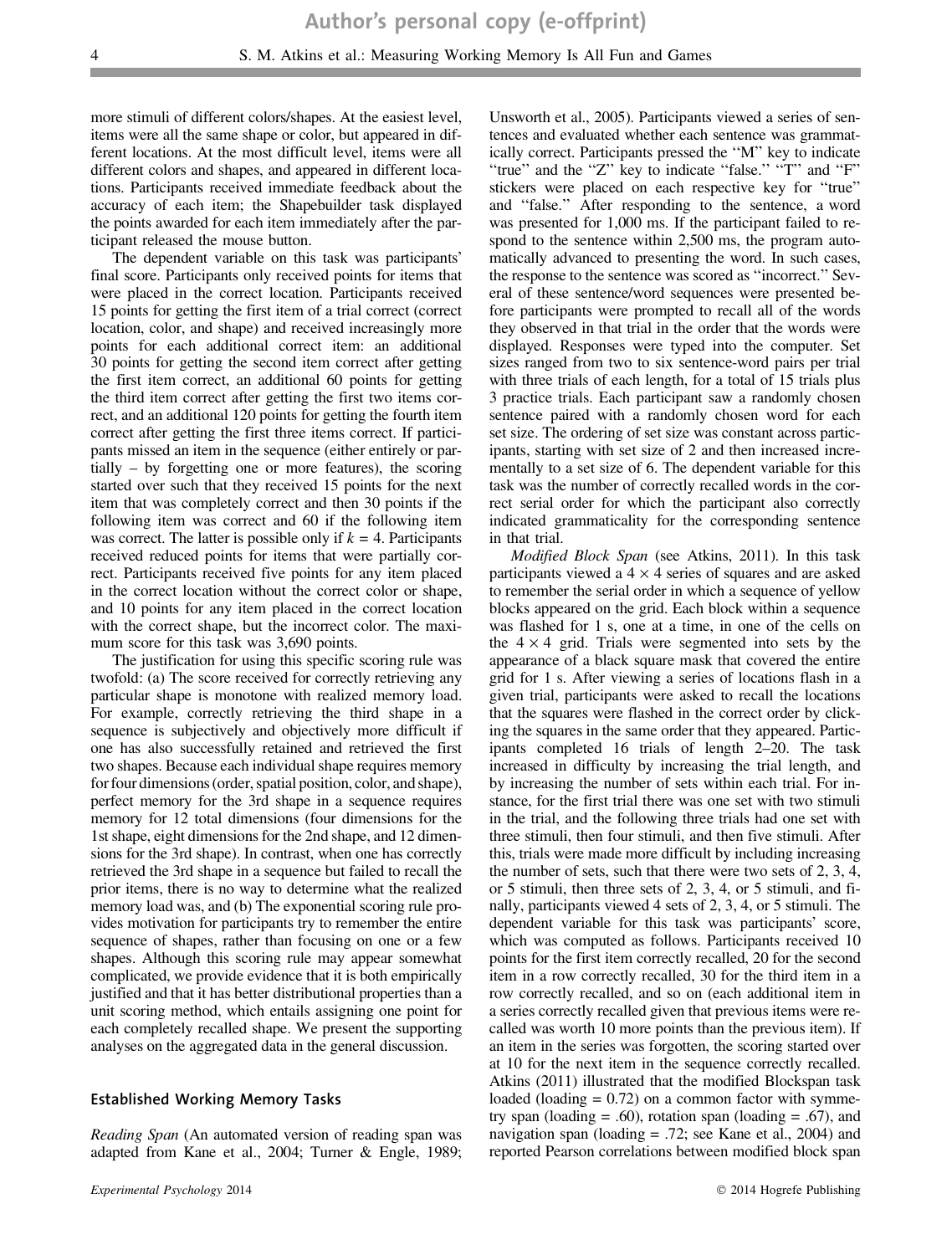

Figure 2. Scattergram showing relationship between Shapebuilder score and probability of a false alarm on lure trials for the N-back task in Experiment 4.

and other traditional spatial span tasks (which ranged from 0.39 for rotation span to 0.56 for navigation span) that were comparable to or higher than correlations among the traditional complex spatial span tasks (which ranged from 0.38 to 0.48). These results clearly indicated that the modified Blockspan task is a valid complex spatial WM task, as opposed to a simple spatial memory span task.

Letter-Number Sequences (LNS; Atkins 2011, Adapted from Gold, Carpenter, Randolph, Goldberg, & Weinberger, 1997; Myerson, Emery, White, & Hale, 2003). Participants viewed an alternating sequence of letters and numbers presented serially one at a time. Recall was prompted at the end of sequences. Participants were first asked to recall the numbers in ascending order and then recall the letters in forward alphabetic order (see Figure 2 below). Participants completed 14 sequences, where sequence length varied from 2 to 12 total letters and numbers. The dependent variable for this task was score. Participants received points for each correctly recalled item, but only for sequences in which all items were correctly recalled. Participants received more points for longer trials.

#### Perceptual Speed Tasks

The perceptual speed tasks (Canceling Symbols, Summing to 10, and Letter Comparison) were adapted from Ackerman and Cianciolo (2000). All of the tasks were administered using paper and pencil, and participants were allotted 90 s per task.

#### Canceling Symbols

Participants viewed a page of random letters presented without spaces. Participants were asked to search for target letters (C and D) among the distractor letters and to circle

as many target letters as possible in 90 s. The dependent variable was the number of correctly circled letters.

#### Summing to 10

Participants viewed a page of numbers presented without spaces and were asked to circle pairs of adjacent numbers that summed to 10. Participants were asked to work as quickly as possible, as they only had 90 s for the task. The dependent variable for this task was the number of correct pairs circled in 90 s.

#### Letter Comparison

Participants viewed pairs of consonant-letter strings which were displayed side by side on a piece of paper. The strings were three to seven letters in length and the items of each pair were either identical or varied by one letter. Participants were asked to circle pairs that were identical. Two hundred pairs were presented, and participants circled as many identical pairs as they could in 90 s. The dependent variable from this task was the number of correctly circled pairs of items.

#### Inhibition Task

#### Stroop

Participants were presented with the names of colors in colored text (red, blue, green, or yellow). The word and font color were either congruent (i.e., the word RED presented in red font) neutral (a series of X's presented in colored font), or incongruent (i.e., the word RED presented in blue font). Participants were asked to indicate the font color as quickly as possible by pressing the key corresponding to the correct color font. The "A," "S," "K," and "L" keys on a QWERTY keyboard were labeled with stickers indicating the colors Red, Blue, Yellow, and Green respectively. The test included 144 total trials, of which 75% were congruent, 12.5% were incongruent, and 12.5% were neutral. The dependent variable for this test was the Stroop effect, defined as reaction time on correct incongruent trials minus reaction time on correct neutral trials. Thus, positive values indicate the amount of additional time to respond to incongruent trials compared to neutral trials.

#### Abstract Reasoning Task

Raven's Advanced Progressive Matrices (RAPM; Raven, Raven, & Court, 1998). Participants viewed eight black and white figures arranged in a  $3 \times 3$  grid with one figure in the lower right corner missing. Participants chose the image that best completed the pattern from eight possible choices. Participants completed either the odd or even problems from Set II, which was counterbalanced across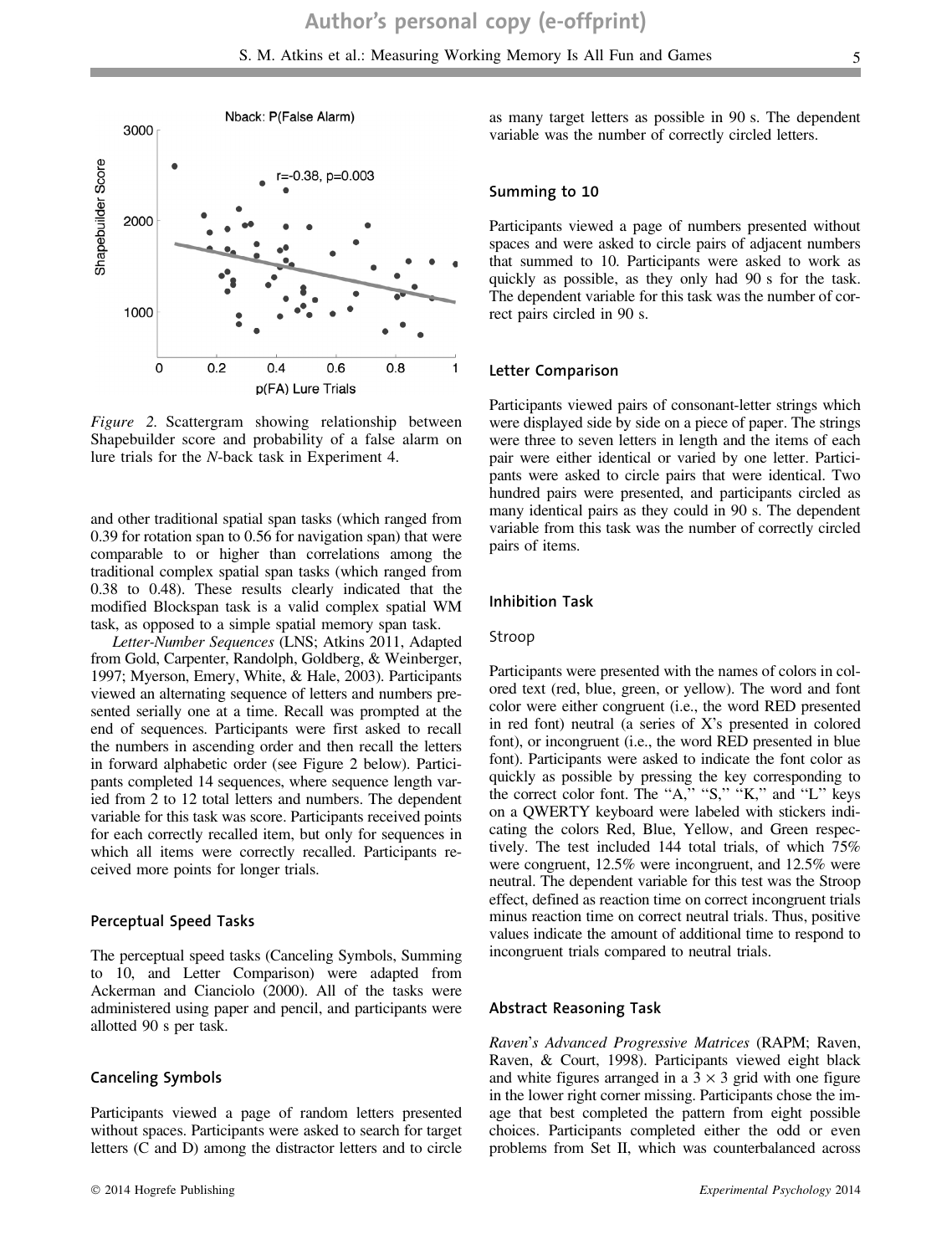participants. The dependent variable was the number of correctly solved problems. The maximum score for this task was  $18<sup>2</sup>$ 

#### Proactive Interference Task

Participants were presented with a list of eight words, one at a time, with each word presented for 2,000 ms, and they were then given a mental arithmetic task in which they were shown 10 integers one at time for 1,000 ms. Participants were asked to type the sum of the digits, after which they were asked to type as many words from the list as they could remember. This basic procedure was repeated across 10 lists of words. The first three test lists consisted of words from the fruit category, the second set of three test lists consisted of words from the body part category, the third set of three lists consisted of boat-related words, and the final list consisted of words related to the category house. The second and third lists within a category comprised proactive interference (PI) trials, whereas the first list of the next block of three functioned as the release from PI list. For this task, the dependent variables were the percent correct recall for each list, the number of intrusions from prior lists, and the number of extra-list intrusions. Prior to engaging in this task participants were given a practice session that consisted of a list of weather-related words.

#### Math Ability Tasks

#### NumberPiles

Participants were asked to sum digits to a target number in a game-like environment. Participants start the game with two rows of digits inside blocks (digit-blocks) and need to click the correct number of digit-blocks to sum to the designated target number, while digit-blocks continuously fall from the top of the screen. The falling digit-blocks piled on top of the existing digit-blocks. Correctly summing the digit-blocks to the target number would cause the blocks to explode and the remaining digit-blocks to get lowered. The target was to prevent the digit-blocks from reaching the top of the screen, which would end the level. There were 10 levels of difficulty, based on speed of digit-blocks falling, number of digit-blocks to sum and whether the digit-blocks were single (1–9) or double digits (10–19). The task took 10 min. Points were awarded for every target number achieved.

#### G-Math

Participants observed simple arithmetic steps, displayed one at a time on the computer screen, and were asked to solve the whole arithmetic problem. Problems involved addition, subtraction, multiplication, and division operations. The answers to the problems were single digit numbers between 0 and 9. Math problems were generated randomly by the software program such that problems of different difficultly levels were equally likely. Difficulty was manipulated across trials by increasing the number of digits (between 2 and 5) for each problem (e.g., a seven operation problem involved four numbers and three arithmetic operators). Problems with 2 and 3 digits were designated as ''easy'' problems, whereas problems with 4 or 5 digits were labeled ''hard'' problems. Participants completed five practice problems and 50 test problems. The dependent variables for this task were reaction times and accuracy.

Modular arithmetic task (Beilock & Carr, 2005). The objective of modular arithmetic is to judge the truth value of problem statements (e.g.,  $51 \sim 19 \pmod{4}$ ). To do this, the problem's middle number is subtracted from the first number (i.e., 51–19) and this difference is divided by the last number (i.e., 32/4). If the dividend is a whole number (as here, 8), the problem is true. If it does not equal a whole number, the problem is false. Participants completed 10 practice problems followed by two sets of 6 easy problems, two sets of six hard problems, and two sets of six medium problems, for a total of 36 total problems. For easy problems, the first two numbers were single digit numbers and the mod number was the exact difference between those numbers (e.g.,  $9 \sim 3 \pmod{3}$ ). For the medium problems, the first two numbers were double digit and the mod number was a single digit number that was the exact difference between those numbers (e.g., 23–19 (mod 4)). For the hard problems, the first two numbers were double digits and the mod number was a single digit number that divided into the first difference (e.g.,  $28 \sim 13 \pmod{3}$ ). There were 12 problems of each difficulty type, with half of the problems objectively true and half false. Participants responded by pressing the ''M'' key with their right index finger to indicate ''true'' and with their left index finger on the "Z" key to indicate "false." "T" and "F" stickers were placed on each respective key for ''true'' and ''false.'' The dependent variables for this task were accuracy and reaction time.

#### Results

Of the 117 participants who initially enrolled in the study, five dropped out midway through the testing session due to time constraints, resulting in 112 participants. Additionally, data from some tasks were missing for one or more subjects due to experimenter errors or software malfunction.

Tables 1 and 2 present descriptive statistics and zero-order correlations, respectively, for the tasks in Experiment 1. Cronbach's alpha was computed based on the trial scores for the 26 individual trials of Shapebuilder and yielded a value of 0.74. This value is within the range of values often

<sup>2</sup> Time is the enemy of large, multicomponent studies such as this. In order to save time, we used a reduced set of 18 Raven's problems as done by Kane et al. (2004).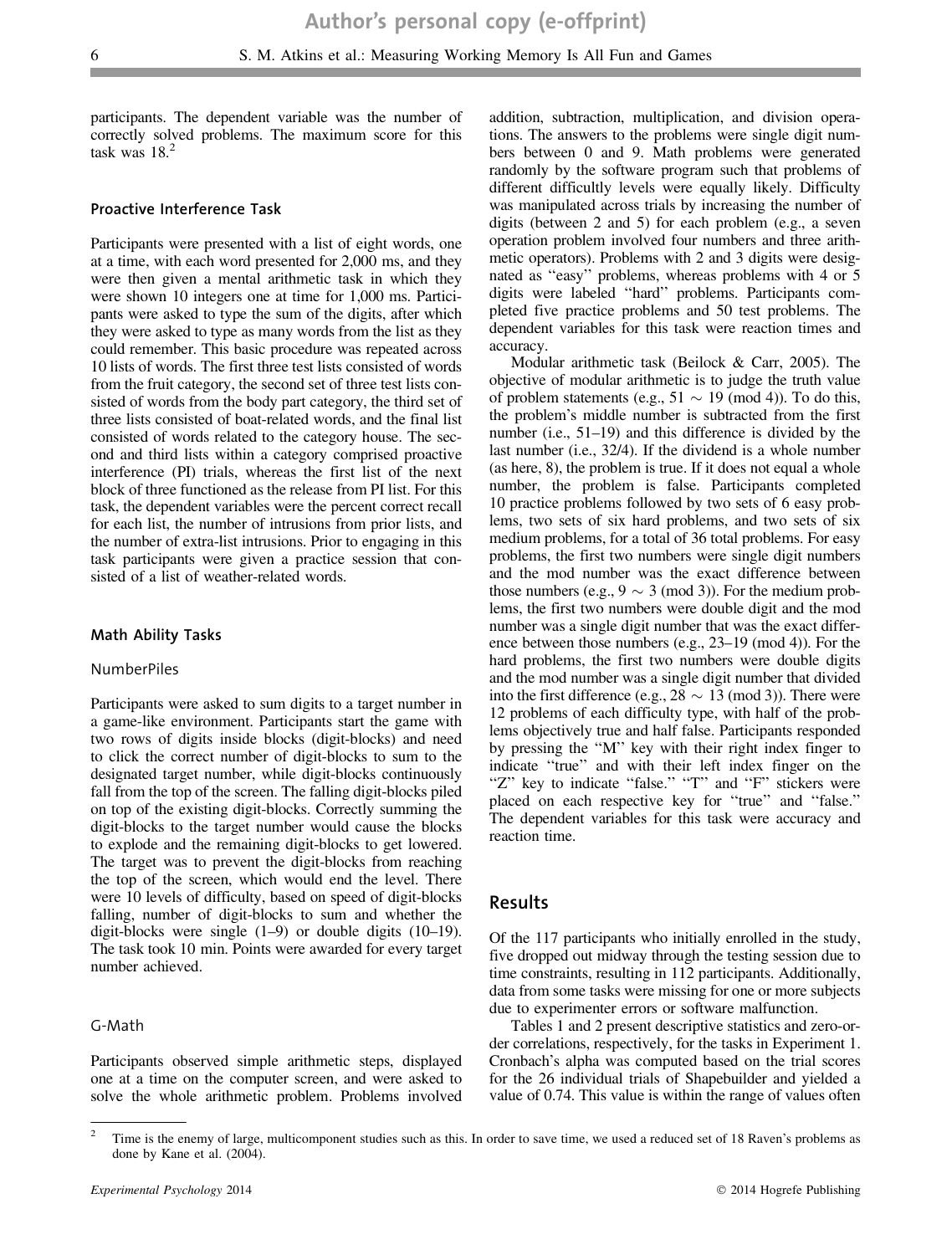| Variables            | Mean     | Median   | SD       | Skew    | Kurtosis | $\boldsymbol{N}$ |
|----------------------|----------|----------|----------|---------|----------|------------------|
| 1. Shapebuilder      | 1,581.74 | 1,575.00 | 471.56   | 0.16    | $-0.50$  | 112              |
| 2. R-span            | 41.77    | 43.00    | 11.04    | $-0.58$ | 0.02     | 115              |
| 3. Blockspan         | 1,467.50 | 1,370.00 | 493.52   | 0.33    | $-0.39$  | 112              |
| 4. LNS               | 526.22   | 500.00   | 261.80   | 0.10    | $-0.79$  | 111              |
| 5. RAPM              | 13.46    | 14.00    | 4.46     | $-0.31$ | $-0.32$  | 116              |
| 6. Stroop            | 165.36   | 141.37   | 227.21   | 1.30    | 11.23    | 115              |
| 7. PI: L1            | 5.68     | 5.75     | 1.03     | $-0.58$ | 0.49     | 116              |
| 8. PI: L2            | 4.82     | 5.00     | 1.32     | $-0.21$ | $-0.16$  | 116              |
| 9. PI: L3            | 4.39     | 4.33     | 1.29     | 0.02    | $-0.42$  | 116              |
| 10. LC               | 28.81    | 28.00    | 6.58     | 0.81    | 2.01     | 116              |
| 11. CS               | 41.54    | 41.00    | 12.13    | 2.22    | 12.49    | 117              |
| 12. ST <sub>10</sub> | 22.62    | 23.00    | 5.58     | $-0.20$ | $-0.15$  | 117              |
| 13. Mod easy         | 1,870.72 | 1.739.00 | 626.04   | 1.56    | 4.23     | 111              |
| 14. Mod medium       | 2,904.79 | 2,583.00 | 1,441.06 | 2.48    | 9.57     | 111              |
| 15. Mod hard         | 5,229.06 | 4,902.18 | 1,964.82 | 1.77    | 5.45     | 111              |
| 16. GMath easy       | 2,011.66 | 1,887.78 | 526.24   | 1.38    | 2.08     | 117              |
| 17. GMath hard       | 5,048.89 | 4,798.59 | 1,695.84 | 1.68    | 4.29     | 117              |
| 18. Numberpiles      | 1,650.80 | 1,635.00 | 387.24   | 0.10    | $-0.39$  | 112              |

Table 1. Descriptive statistics for working memory, abstract reasoning, perceptual speed, proactive interference, and math tasks

Notes. R-span = reading span; LNS = Letter-Number Sequencing; RAPM = Raven's Advanced Progressive Matrices; PI:L1 = list 1 of the proactive interference task; PI:L2 = list 2 of the proactive interference task; PI:L3 = list 3 of the proactive interference task; LC = Letter Comparison task;  $CS$  = Canceling Symbols task;  $ST10$  = Summing to 10; Mod = modular arithmetic task.

reported for traditional complex span tasks such as operation span (e.g., Conway et al., 2005).

As is evident in Table 2, Shapebuilder correlated with two previously validated measures of WM, reading span (Kane et al., 2004; Turner & Engle, 1989) and LNS (Gold et al., 1997; Myerson et al., 2003), as well as with a measure of visuospatial WM, Block span. Furthermore, Shapebuilder's pattern of correlations across the remaining tasks matched closely the pattern of the other three measures of WM. As one example, each of these tasks was positively correlated with RAPM performance, a task that measures one's ability to reason in an abstract manner; thus replicating previous research linking WM capacity and RAPM performance (Conway, Cowan, Bunting, Therriault, & Minkoff, 2002; Engle, Tuholski, Laughlin, & Conway, 1999; Kane et al., 2004; Shelton, Elliott, Matthews, Hill, & Gouvier, 2010).

The correlations presented in Table 2 indicate that Shapebuilder is relatively well correlated with other measures of cognitive and mathematical ability. To examine this further, we performed an exploratory factor analysis using maximum likelihood estimation and a varimax rotation to determine the factor structure of various measures, and to determine the factor(s) on which Shapebuilder loads.<sup>3</sup> Prior to running the final factor analysis, we eliminated canceling symbols from the dataset as it created a Heywood case. Additionally, all reaction time based variables (Mod Arithmetic, GMath, and Stroop) were reverse scored by multiplying each variable by  $-1$  so that faster responses (reflecting better performance) in the raw data were positively correlated with percent correct in the transformed data. The three different versions of the mod arithmetic were averaged to reflect a single score and the two versions of the GMath task were averaged to reflect a single score. The three verbal learning (PI) lists theoretically measure different components and were therefore entered separately into the factor analysis.

The final solution identified a 3-factor model as the best-fitting model using the proportion criterion. Moreover, this solution had a nonsignificant chi-square,  $\chi^2$ (52) = 67.20, and a BIC = -166.75. The BIC for the 2-factor solution  $(-186.59)$  was lower than the 3 factor solution but the corresponding chi-square statistic was significant,  $\chi^2(64) = 100.66$ . The chi-square difference test between the 3 and 2 factor solution revealed that the 2 factor solution provided significantly worse fit to the data,  $\chi^2(12) = 33.46$ ,  $p < .01$ . The BIC for the 4-factor solution was  $BIC = -133.90$ , whereas the chi-square was nonsignificant,  $\chi^2(41) = 50.37$ . There was no significant difference between the 3 and 4 factor solutions according to the chi-square difference test,  $\chi^2(11) = 16.83$ . The final rotated factor pattern (standardized regression coefficients) for the three-factor solution and communalities are presented in Table 3. We interpret the 3-factor solution as capturing verbal memory, quantitative reasoning, and (tentatively) general WM abilities. Three tasks did not load clearly on any one factor: LNS, Stroop, and Raven's Progressive Matrices. With the exception of LNS, this is not

<sup>&</sup>lt;sup>3</sup> Use of the promax rotation yielded similar factor loadings, but further revealed that the WM factor was well correlated with the quantitative reasoning factor.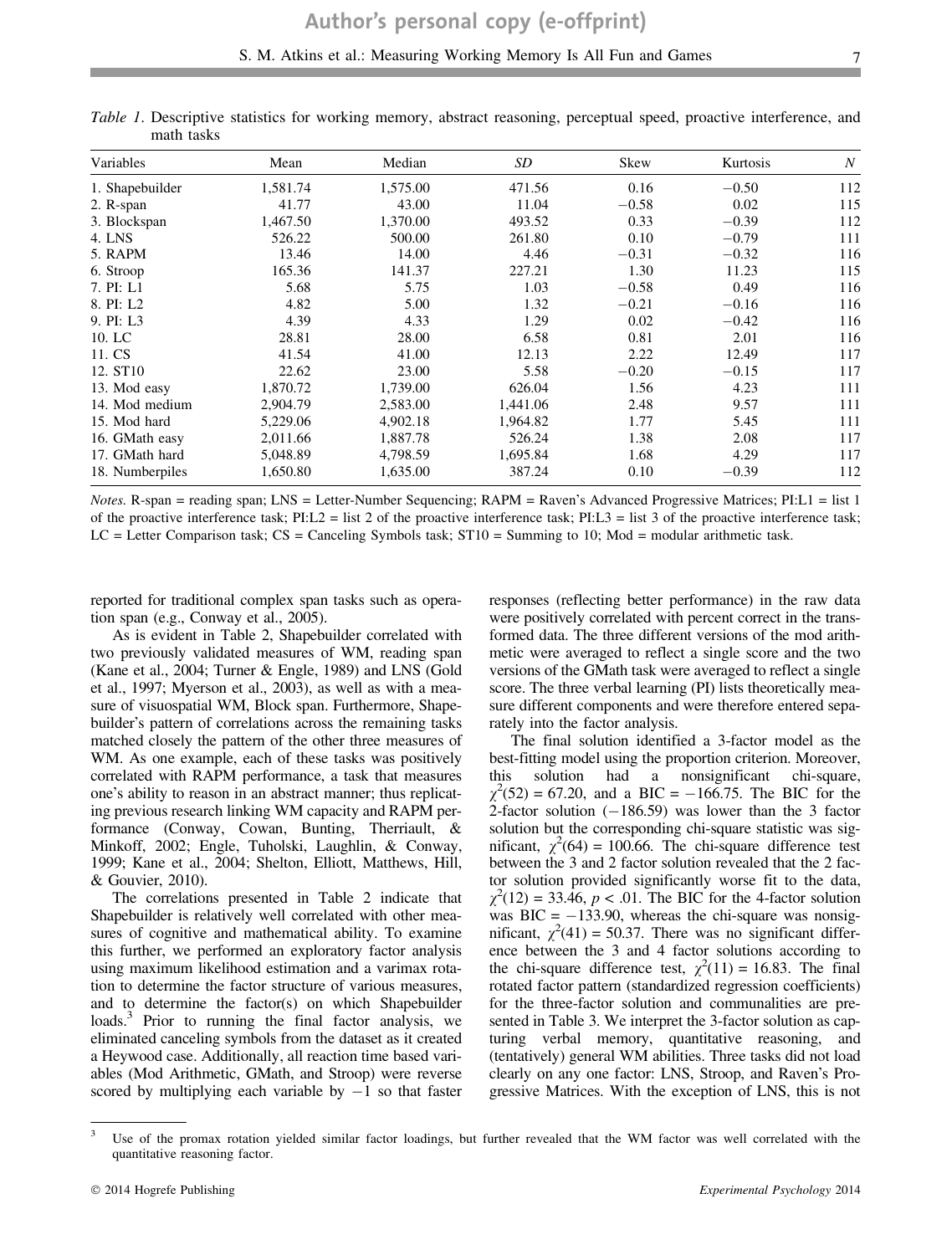| Variables            |        | 2                                  | 3      | 4   | 5                 | 6           | 7   | 8   | 9   | 10  |                                                 | 12  | 13  | 14                                   | 15  | 16  | 17 | -18 |
|----------------------|--------|------------------------------------|--------|-----|-------------------|-------------|-----|-----|-----|-----|-------------------------------------------------|-----|-----|--------------------------------------|-----|-----|----|-----|
| 1. Shapebuilder      |        |                                    |        |     |                   |             |     |     |     |     |                                                 |     |     |                                      |     |     |    |     |
| 2. R-span            | .47    | 1                                  |        |     |                   |             |     |     |     |     |                                                 |     |     |                                      |     |     |    |     |
| 3. Blockspan         | .62    | .33                                | 1      |     |                   |             |     |     |     |     |                                                 |     |     |                                      |     |     |    |     |
| 4. LNS               | .33    | .38                                | .29    |     |                   |             |     |     |     |     |                                                 |     |     |                                      |     |     |    |     |
| 5. RAPM              | .37    | .23                                | .29    | .24 |                   |             |     |     |     |     |                                                 |     |     |                                      |     |     |    |     |
| 6. Stroop            | $-.17$ | .02                                | $-.02$ |     | $.11 - .06$       | -1          |     |     |     |     |                                                 |     |     |                                      |     |     |    |     |
| 7. PI: L1            | .42    | .40                                | .20    | .26 |                   | $.25 - .16$ | 1   |     |     |     |                                                 |     |     |                                      |     |     |    |     |
| 8. PI: L2            | .31    | .32                                | .21    | .06 | .29               | $-.08$      | .69 | 1   |     |     |                                                 |     |     |                                      |     |     |    |     |
| 9. PI: L3            | .29    | .24                                | .26    | .01 | .28               | .10         | .63 | .75 |     |     |                                                 |     |     |                                      |     |     |    |     |
| 10. LC               | .06    | .10                                | .08    | .09 | .09               | $-.07$      | .11 | .20 | .19 |     |                                                 |     |     |                                      |     |     |    |     |
| 11. CS               | .15    | $-.08$                             | .02    |     | $.07 - .16 - .29$ |             | .09 | .01 | .06 | .26 | 1                                               |     |     |                                      |     |     |    |     |
| 12. ST <sub>10</sub> | .30    | .27                                | .37    | .13 | .29               | $-.12$      | .30 | .32 | .27 | .31 | .27                                             | -1  |     |                                      |     |     |    |     |
| 13. Mod easy         |        | $-.43$ $-.35$ $-.32$ $-.32$ $-.36$ |        |     |                   |             |     |     |     |     | $.15 - .38 - .27 - .28 - .38 - .10 - .40$       |     | 1   |                                      |     |     |    |     |
| 14. Mod medium       |        | $-.39$ $-.26$ $-.30$ $-.32$ $-.24$ |        |     |                   |             |     |     |     |     | $.05$ $-.21$ $-.15$ $-.18$ $-.34$ $-.08$ $-.29$ |     | .82 |                                      |     |     |    |     |
| 15. Mod hard         |        | $-.44$ $-.40$ $-.30$ $-.44$ $-.21$ |        |     |                   |             |     |     |     |     | $.13 - .34 - .28 - .28 - .41 - .09 - .34$       |     | .81 | .79                                  |     |     |    |     |
| 16. GMath easy       |        | $-.38$ $-.24$ $-.31$ $-.31$ $-.19$ |        |     |                   |             |     |     |     |     | $.03$ $-.27$ $-.09$ $-.12$ $-.26$ $-.08$ $-.30$ |     | .66 | .60                                  | .61 |     |    |     |
| 17. GMath hard       |        | $-.38$ $-.15$ $-.32$ $-.24$ $-.23$ |        |     |                   | .00.        |     |     |     |     | $-.20$ $-.06$ $-.14$ $-.21$ $-.03$ $-.29$       |     | .58 | .57                                  | .54 | .76 |    |     |
| 18. Numberpiles      | .48    | .24                                | .36    | .28 | .30               | $-.12$      | .30 | .19 | .16 | .27 | .13                                             | .45 |     | $-.56$ $-.56$ $-.47$ $-.51$ $-.55$ 1 |     |     |    |     |

Table 2. Pearson correlations for WM, abstract reasoning, inhibition, perceptual speed, and proactive interference tasks

Notes. R-span = reading span; LNS = Letter-Number Sequencing; RAPM = Raven's Advanced Progressive Matrices; PI:L1 = list 1 of the proactive interference task; PI:L2 = list 2 of the proactive interference task; PI:L3 = list 3 of the proactive interference task; LC = Letter Comparison task;  $CS$  = Canceling Symbols task;  $ST10$  = Summing to 10; Mod = modular arithmetic task. Correlations > .19 were significant at  $p < .05$ .

surprising given that there are no grounds on which to suspect them to be strong indicators of the three named factors.

Within the WM factor Shapebuilder has the highest factor loading (0.85) with the other loadings being moderately lower and LNS failing to load significantly on the WM factor. Why this is the case is unclear, but one possibility is that Shapebuilder captures a more general construct than is measured by reading span and Blockspan. Partial support for the idea that Shapebuilder measures a more general construct is given by the zero-order correlations. Specifically, Shapebuilder, as opposed to the other tasks loading on the WM factor, showed the strongest correlation with the mathematical ability tasks and with Raven's Progressive Matrices, and it and reading span had approximately equivalent correlations with the verbal learning task (PI L1, PI L2, and PI L3). If Shapebuilder merely measured simple short-term memory capacity, we would not expect it to correlate so highly with measures of quantitative ability, which did not explicitly require participants to remember items for immediate recall. It should be noted that reading span and LNS loaded less strongly on the WM factor than did Shapebuilder and Blockspan. This may be reflective of the fact that Shapebuilder and Blockspan include fairly obvious spatial components, whereas LNS and reading span are more verbally oriented measures. This is evident in the zero-order correlations, which illustrate that the various measures of WM correlated with the quantitative reasoning tasks. Additionally, we performed a second factor analysis using a promax rotation, which showed that the WM factor was well correlated with the quantitative reasoning factor  $(r = 0.55)$  and somewhat correlated with the verbal

learning factor  $(r = 0.27)$ . The fact that the WM factor correlates so strongly with quantitative reasoning suggests that the WM factor captures something more than simple shortterm memory, and replicate prior work showing a relationship between WM and quantitative abilities (Ashcraft & Kirk, 2001; Ashcraft & Krause, 2007; Beilock & DeCaro, 2007; Bull & Scerif, 2001; LeFevre, DeStefano, Coleman, & Shanahan, 2005).

#### **Discussion**

The pattern of results from Experiment 1 indicates that Shapebuilder is a valid measure of cognitive ability. Shapebuilder correlates with other measures of WM span such as reading span, LNS, and Blockspan, and it correlated with other tasks previously shown to be related to WM including math performance, proactive interference, and RAPM (Conway et al., 2002; Engle et al., 1999; Shelton et al., 2010). Tentatively, we suggest that the results of the factor analysis indicate that Shapebuilder shares construct validity with traditional measures of complex WM span.

Nominally, Shapebuilder was the single best predictor of RAPM among all of the measures included in the study. This finding, coupled with the fact that Shapebuilder, and the WM factor more broadly, was strongly correlated with mathematical ability indicate that Shapebuilder is a valid measure of WM. One limitation of Experiment 1 is that it included only one traditional measures of complex span, R-span, making it difficult to ascertain the construct validity of Shapebuilder. In the next section, we report the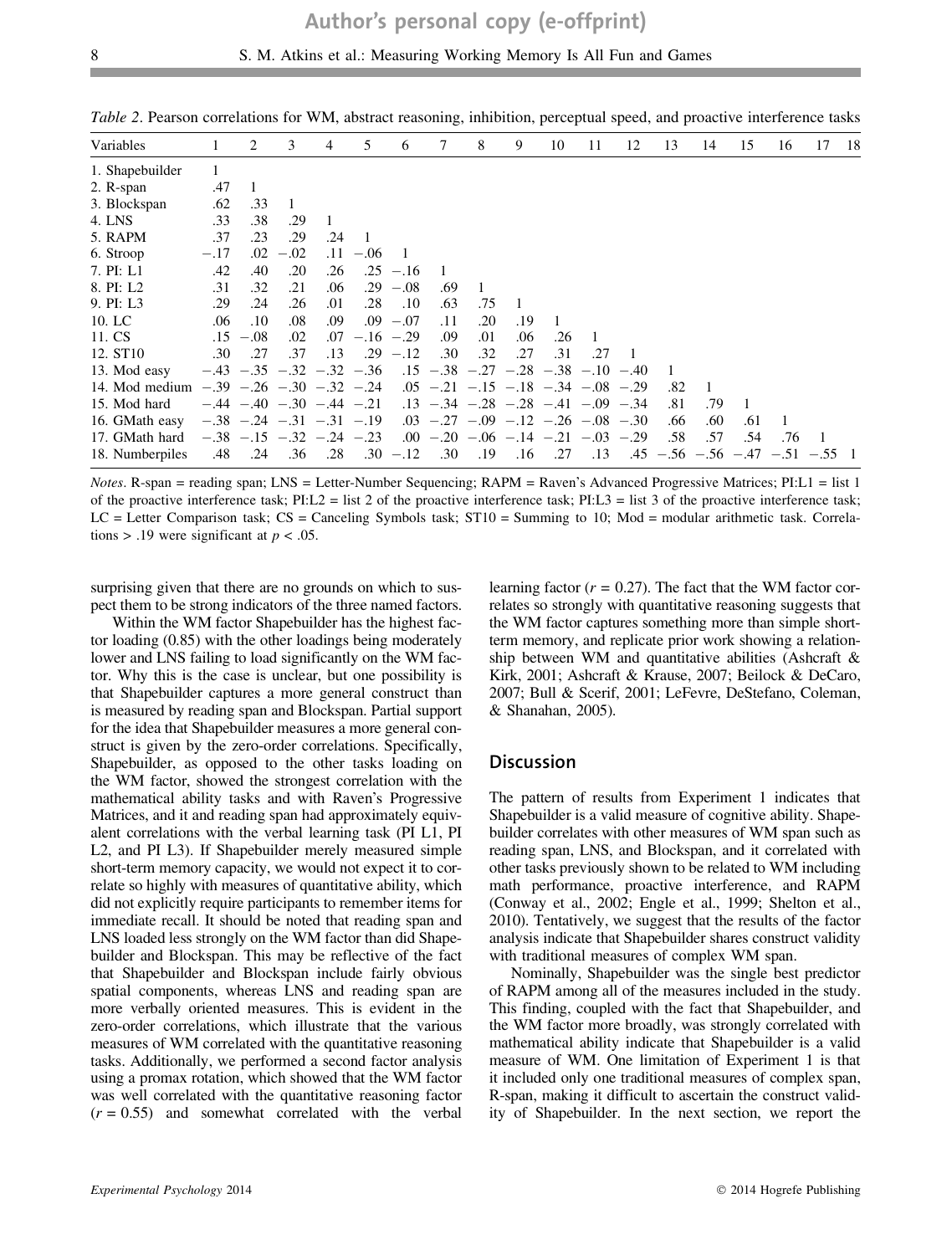|                    | Factor          |                        |                                  |               |  |  |  |
|--------------------|-----------------|------------------------|----------------------------------|---------------|--|--|--|
| Variables          | Verbal learning | Quantitative reasoning | General working memory abilities | Communalities |  |  |  |
| Shapebuilder       | .20             | .23                    | .85                              | 0.82          |  |  |  |
| R-span             | .24             | .25                    | .44                              | 0.32          |  |  |  |
| Modified blockspan | .12             | .25                    | .59                              | 0.42          |  |  |  |
| <b>LNS</b>         | $-.03$          | .34                    | .29                              | 0.20          |  |  |  |
| <b>RAPM</b>        | .19             | .18                    | .31                              | 0.16          |  |  |  |
| Stroop             | .17             | .01                    | .13                              | 0.04          |  |  |  |
| PI: L1             | .69             | .16                    | .24                              | 0.56          |  |  |  |
| PI: L2             | .94             | .13                    | .08                              | 0.90          |  |  |  |
| PI: L3             | .78             | .13                    | .10                              | 0.64          |  |  |  |
| LC                 | .25             | .46                    | $-.02$                           | 0.27          |  |  |  |
| <b>ST10</b>        | .26             | .44                    | .17                              | 0.29          |  |  |  |
| Mod                | .20             | .78                    | .28                              | 0.73          |  |  |  |
| GMath              | $-.01$          | .68                    | .32                              | 0.56          |  |  |  |
| Numberpiles        | .04             | .64                    | .38                              | 0.56          |  |  |  |

Table 3. Rotated factor pattern (standardized regression coefficients) and final communalities using Varimax rotation

Notes. Factor loadings > .40 are in boldface. R-span = reading span; LNS = Letter-Number Sequencing; RAPM = Raven's Advanced Progressive Matrices; PI:L1 = list 1 of the proactive interference task; PI:L2 = list 2 of the proactive interference task; PI:L3 = list 3 of the proactive interference task; LC = Letter Comparison task;  $ST10 = Summing to 10$ ; Mod = modular arithmetic task.

results of a second study that included a variety of complex span measures.

#### Experiment 2: Correlations Between Complex-Span Measures and Shapebuilder

The data presented above suggest that Shapebuilder is a valid measure of WM. Because reading span was the only measure of complex span included in that study, however, more evidence is needed to validate the convergent validity of Shapebuilder with other measures of complex WM span. To address this concern, we reanalyzed data collected as part of the first author's dissertation. In Atkins' (2011) Experiment 2, 45 participants completed a variety of cognitive ability assessments as part of an fMRI study examining the neural correlates of WM training. For our purposes, we report only a subset of the assessment measures, focusing on measures of complex span, which included Letter-Number Sequencing, Operation Span, and Symmetry Span, as well as Stroop and Raven's progressive matrices.

#### Method

#### **Participants**

Forty-five participants were recruited from Georgetown University and the surrounding community via the Georgetown research volunteer program and flyers placed around campus. Participants were right-handed individuals, aged 18–30 (mean age =  $22.82 \pm 3.81$  years), native English

speakers, with normal or corrected-to-normal vision, who had no personal history of neurological, neuropsychiatric, and/or psychiatric disorders and/or learning disabilities, and were not taking medication related to neuropsychiatric and/ or psychiatric disorders and or learning disabilities. Other restrictive criteria included that participants not have metal in their body, and that female participants were not pregnant, as confirmed by a pregnancy test. Participants had a mean education of  $16.09 \pm 1.76$  years of education.

#### Materials and Procedure

Participants completed a battery of cognitive assessments, prior to the fmri session and were paid \$20 for their time. There were two orders of task administration that were counterbalanced between participants. The administration order was such that no two WM tasks were adjacent and no two related tasks were adjacent. The assessments were all computerized, and required no interaction with the researcher beyond setting up the task. The entire cognitive battery took between 1.5 and 2 hr with breaks between assessments.

#### Tasks

Participants completed Shapebuilder and LNS as described in Experiment 1. The remaining tasks were as follows.

#### Automated Operation Span

Participants were asked to recall a series of letters. In between the presentation of the letter, they had to respond via the keyboard whether the presented solution to the math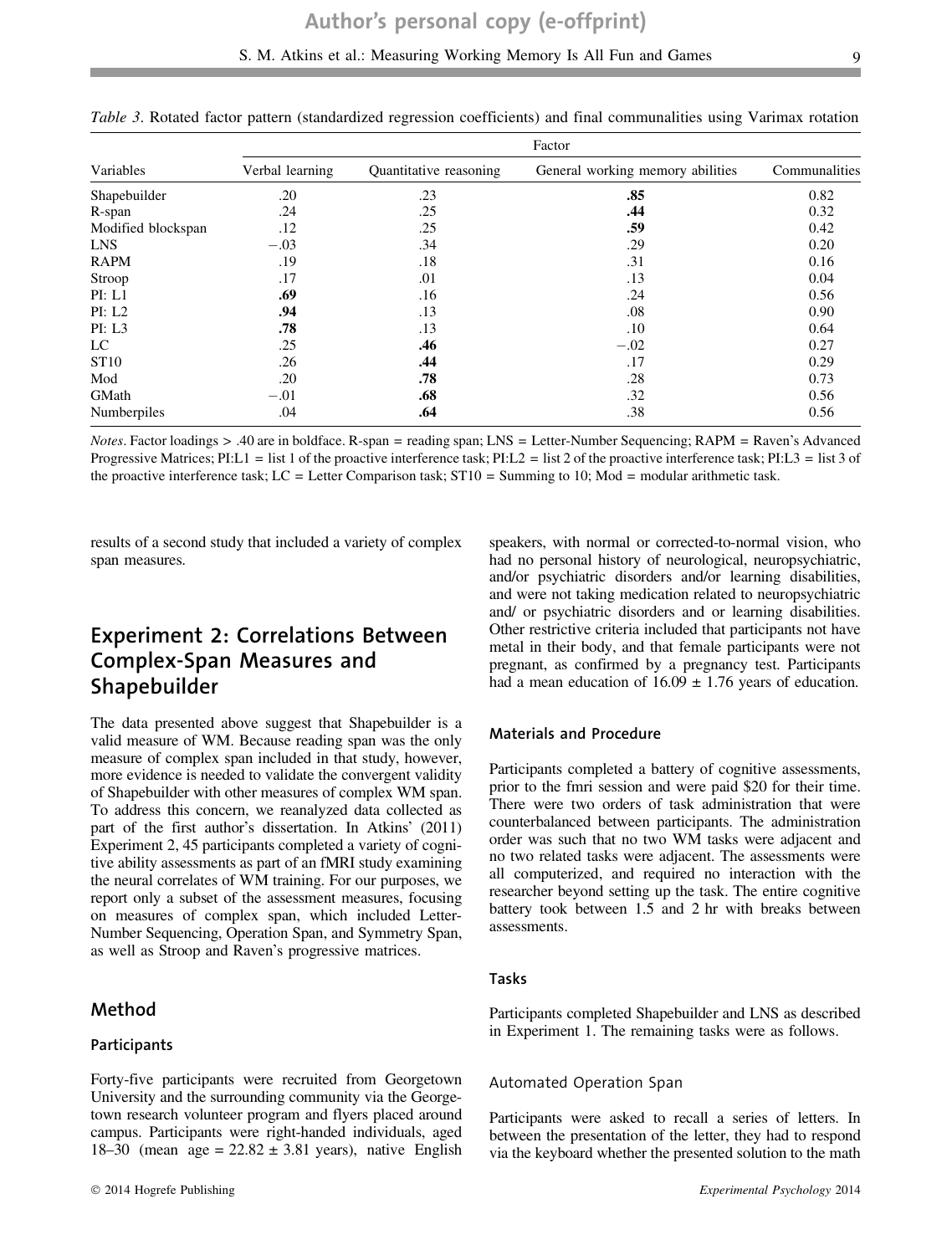problem is true or false. Following the keyboard response to the problem, a blank screen was presented for 500 ms, followed by a letter for 650 ms. Immediately following the letter, either another math problem appeared, or the recall cue appeared. For the recall cue, participants were presented with a letters and had to recall the letter in the serial order in which they were presented. Set sizes ranged from two to seven math problem-letter displays per trial, for a total of fifteen trials and three practice trials. Correct scores were computed by counting the total number of correctly recognized letters in the correct serial position (Unsworth et al., 2005).

#### Automated Symmetry Span

Participants were asked to recall the location on a  $4 \times 4$ matrix of a series of red squares presented serially. In between the presentation of the red squares, they had to respond via the keyboard whether a presented image is symmetrical or not along the vertical axis. Following the keyboard response to the presented image, a blank screen was presented for 500 ms, followed by a matrix with a red square for 650 ms. Immediately following the matrix, either another image appeared, or the recall cue appeared. For the recall cue, participants were presented with a matrix and had to indicate the serial order of the location of the red block in the matrix. Set sizes ranged from two to five symmetry matrix displays per trial, for a total of twelve trials and three practice trials. Correct score was computed by counting the total number of correctly recognized arrows in the correct serial position.

#### Raven's Advanced Progressive Matrices

Two practice items and eighteen test items were presented to participants. Each item presented eight black and white figures arranged in a 3 by 3 grid with one figure missing. Participant chose among eight presented options the figure that best completed the pattern (Raven et al., 1998). Participants received either even or odd items at pretest and were given 18 min to complete the task.

#### Stroop

Participants were asked to indicate, via button press, the ink color of the series of characters presented on the screen. The series of characters was presented in Green, Blue, Red or Yellow ink, and was constructed from the words Blue, Green, Yellow, and Red for the congruent and incongruent trials, and from a series of three, four, five, or six asterisks for the baseline trials. The series of characters remained on the screen until participant response. A 750 ms fixation was presented between the character series. Participants went through a practice session of eight congruent and four baseline trials. The task consisted of 24 baseline trials, 24 incongruent trials, and 144 congruent trials. The accuracy and reaction time for the correctly identified congruent, incongruent, and baseline trials answered correctly were collected.

In addition, participants completed Mental Rotation, Posner Cueing, Mental Math, Modular Math, Grey Oral Reading Test, Word ID and Attack, Verbal Fluency and the Picture, Letter and Digit Naming, which are reported elsewhere, and are not included in this paper.

#### Results

As in Experiment 1, Stroop scores were computed for each participant by subtracting the RT for the Baseline trials from the RT for the incongruent trials. Scores for operation span and symmetry span were computed by summing the total number of correct items for which the corresponding math problem was also correct.

Table 4 presents the descriptive statistics and intercorrelations among the various cognitive measures. Shapebuilder scores ranged from 560 to 2,665, with a mean of 1,547.67  $(SD = 495.99)$ . While there is not enough data for factor analysis, Shapebuilder is well correlated with traditional complex span measures such as operation span  $(r = 0.58)$ and symmetry span  $(r = 0.48)$ , suggesting that it measures the same construct as these two complex span measures. As well, Shapebuilder correlated with both Stroop and Ravens. Both operation span and symmetry span also correlated with Stroop. The correlation with Raven's replicates the finding from Experiment 1, whereas the fact that

|                             |           |           |            | 4                    |         | 6      |
|-----------------------------|-----------|-----------|------------|----------------------|---------|--------|
| 1. Shapebuilder             |           |           |            |                      |         |        |
| 2. Letter-number sequencing | $.647***$ |           |            |                      |         |        |
| 3. Operation span           | $.575***$ | $.505***$ |            |                      |         |        |
| 4. Symmetry span            | $.477***$ | $.331*$   | $.562***$  |                      |         |        |
| 5. Ravens % correct         | $.369*$   | $.366*$   | .107       | .054                 |         |        |
| 6. Stroop                   | $-.300*$  | $-.246$   | $-.388$ ** | $-.357$ <sup>*</sup> | $-.049$ |        |
| Mean                        | 1,547.67  | 1,090     | 50.59      | 18.38                | 52.35   | 375.11 |
| SD                          | 495.99    | 320.90    | 18.21      | 10.16                | 20.05   | 226.94 |
| $\boldsymbol{N}$            | 45        | 45        | 44         | 45                   | 45      | 45     |

Table 4. Intercorrelations among the tasks used in Experiment 2

Note.  $* p < 0.05$ ,  $* p < 0.01$ .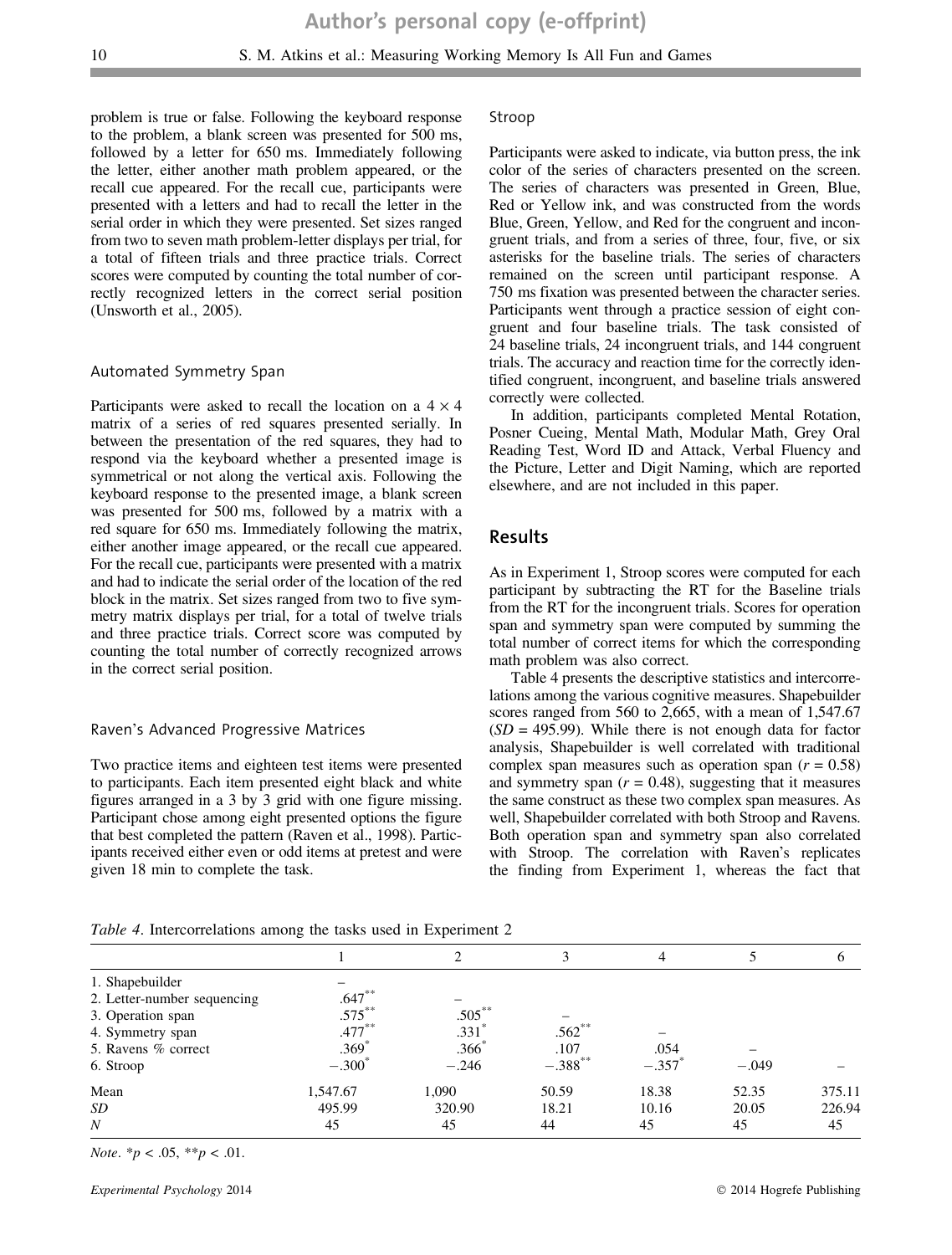Shapebuilder correlated with Stroop is consistent with prior work showing that Stroop performance is correlated with measures of complex span.

The results of Experiments 1 and 2 support the hypothesis that Shapebuilder is a valid measure of cognitive ability that shares variance with other well-established complex WM measures and measures of fluid abilities. We now turn to using Shapebuilder as an individual difference measure of WM while replicating several experimental findings within the cognitive psychology literature where WM has been shown to be a significant predictor of performance. These replications serve two purposes. First, they further validate Shapebuilder as a valid and useful measure of WM. Second, they provide an independent assessment of the replicability of the previously published effects. Our general approach was to replicate, as precisely as possible, the previously published studies that examined the relationship between complex span WM measures and other cognitive tasks, but using Shapebuilder in lieu of the previously used WM span measures.

#### Experiment 3: Shapebuilder and Conditional Go/No-Go

One way to show the criterion validity of Shapebuilder is to show that it relates to an outcome variable in the same manner as a known measure of WM relates to that same outcome. The Go/No-Go task is a widely used measure of motor and behavioral inhibition ability, one's ability to respond to certain cues and to refrain from responding to other cues. In this task, participants typically view a series of stimuli, such as letters, which are presented one at a time on the screen. Participants are instructed that when they see a particular cue, for instance the letter ''X,'' they should respond (press the spacebar) as quickly as possible. For all other stimuli, participants are asked to refrain from acting. Thus, the task measures participants' ability to inhibit responding to distractor stimuli. The task is referenced in the developmental (Thorell, Lindqvist, Nutley, Bohlin, & Klingberg, 2009), aging (Rush, Barch, & Braver, 2006), psychopathological (Nigg, 2001), and neuroimaging (Wager et al., 2005) literatures.

Redick, Calvo, Gay, and Engle (2011) found that there was no difference between high and low WM span participants' performance on the Go/No-Go task. This result was surprising because previous research suggested that inhibition is important for WM (Hasher, Lustig, & Zacks, 2007; Hasher & Zacks, 1988; Lustig, Hasher, & May, 2001; May, Hasher, & Kane, 1999) and goal maintenance (Engle & Kane, 2004; Kane, Conway, Hambrick, & Engle, 2007), two processes that appear to be important for accurately performing the Go/No-Go task. In the Go/No-Go task, participants have to inhibit responding to distractor stimuli, and maintain the goal to respond only to relevant cues.

Redick et al. (2011) argued that the result is consistent with a more recent view of WM (Unsworth & Engle, 2007a, 2007b) which argues that individual differences in WM reflect not only one's ability to actively maintain a select number of items, but also the ability to quickly retrieve information from secondary memory once activated representations have been displaced from primary memory. Redick et al. argued that the traditional Go/No-Go task does not place high demands on WM because the same cues are always linked with the same responses and because there are a minimal number of cues to maintain. Thus, the results that high and low-span participants do not differ on task performance are in line with this account of WM.

Redick et al. (2011) developed a new, conditional version of the Go/No-Go task to increase the maintenance and retrieval demands of the task and to test whether the modified task would then correlate with complex WM span measures. In this task, participants were required to respond by pressing the spacebar to the letters X and Y and to not respond for all other letters. Further, participants were instructed to only respond to the X or Y if the previous target was the opposite letter. For instance, if the participants saw an X as the most recent target, they were only to respond to a Y and not X's or any other letters. Indeed, in this more cognitively demanding conditional version of the Go/ No-Go task, they found significant relationship between accuracy  $(d')$  and a z-composite of scores on 3 WM tasks. In Experiment 3, we examined whether Shapebuilder predicts performance on the Conditional Go/No-Go task.

#### Method

#### **Participants**

University of Maryland undergraduate students  $(N = 60)$ participated in the study for partial completion of course requirements.

#### Materials and Procedure

#### Shapebuilder

Participants completed the Shapebuilder task as described in Experiment 1.

#### Conditional Go/No-Go

The methods used for the Conditional Go/No-Go task were adopted from Experiment 3 in Redick et al. (2011). Participants were instructed to use the space button to make responses to the letters X and Y (Go trials), and to withhold responding to all other letters (No-Go trials). Furthermore, participants were instructed to respond only to target letters  $(X \text{ and } Y)$  if the target identity switched from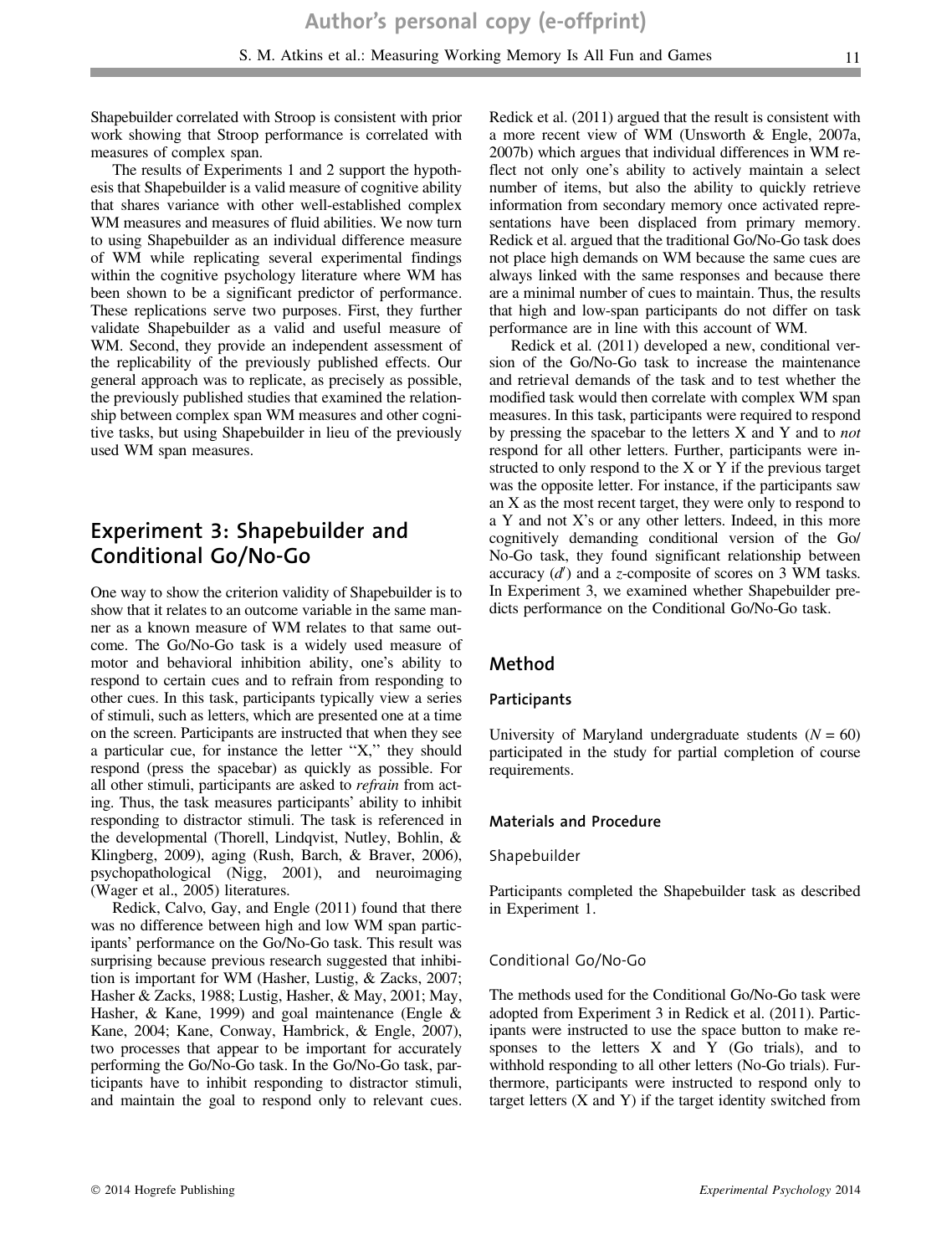|                                     |          |                                |             |                  |           | Redick et al.'s (2011) Experiment 3, |
|-------------------------------------|----------|--------------------------------|-------------|------------------|-----------|--------------------------------------|
|                                     |          | Current Experiment 2, $n = 60$ |             |                  | $n = 171$ |                                      |
|                                     | M        | SD                             | $r$ with SB | $\boldsymbol{M}$ | SD        | $r$ with WM                          |
| Target                              | 0.91     | 0.16                           | $-0.13$     | 0.95             |           |                                      |
| Distractor                          | 0.98     | 0.03                           | 0.2         | 0.98             |           |                                      |
| Lure                                | 0.69     | 0.19                           | 0.25        | 0.75             |           |                                      |
| $Lag0$ lure accuracy                | 0.75     | 0.19                           | 0.18        | 0.78             | 0.16      | $0.26*$                              |
| Lag <sub>non0</sub> lure accuracy   | 0.65     | 0.22                           | $.28*$      | 0.72             | 0.19      | $.41*$                               |
| Target RT mean                      | 417      | 55                             | $-0.08$     | 405              | 47        | $-0.12$                              |
| Target RT ISD                       | 104      | 32                             | $-0.12$     | 102              | 27        | $-0.34*$                             |
| $d'$ (using only lures for FAR)     | 2.9      | 1.02                           | $0.30*$     | 2.7              | 0.98      | $0.45*$                              |
| C (bias) (using only lures for FAR) | $-0.87$  | 0.26                           | 0.02        | $-0.57$          | 0.25      | $-0.01$                              |
| Shapebuilder                        | 1.531.08 | 413.96                         |             |                  |           |                                      |

Table 5. Descriptive statistics and correlations for Conditional Go/No-Go task for Experiment 2 and from Redick et al.'s (2011) Experiment 3

*Notes.*  $RT$  = response time;  $SB$  = Shapebuilder score;  $ISD$  = individual standard deviations.  $RT$  analyses only conducted on correct Go trials. In Redick et al. (2011, WM was scored as a z-composite of Operation-span, Symmetry-span, and Running-letter span.  $*<sub>p</sub> < .05$ .

the previous target identity. For instance, in the sequence "X L P X Y," participants should press the spacebar for the first X in the sequence, NOT for the L (a distractor item), NOT for the P (a distractor item), NOT for the X (now a lure item), and YES for the Y (a target item). Distractor trials made up 50% of the trials, target items comprised 40% of trials, and lure items comprised 10% of trials.

Letters were presented for 300 ms followed by a blank screen for 700 ms. Participants had a total of 1,000 ms to respond to each letter. Letters were white and were presented one at a time on a black screen. Participants performed a practice block consisting of 40 stimuli (20 distractor, 16 target, and 4 lure trials). During practice participants were given visual, verbal feedback for any errors they made. Then participants completed 3 blocks of experimental trials, and each block had 200 trials (100 distractor, 80 target, and 20 lure trials). Participants completed the entire task in approximately 14 min.

#### Results and Discussion

The left half of Table 5 presents the results from conditional go/no go task. Participants had high levels of accuracy for correctly responding to target and distractor stimuli, but had lower accuracy for lure items,  $F(2, 116) = 16.78$ ,  $p < .05$ . Mean Go stimulus RT was  $417$  ms, with M variability in response times for Go stimuli =  $104$  ms.  $D'$  for target and lure trials was  $2.92$  (SD = 1.02), with a mean bias of  $C = -0.87$  (SD = 0.25).

Shapebuilder scores ranged from 625 to 2,020, with  $M = 1,531.08$  and  $SD = 413.96$ . Participants who scored higher on Shapebuilder tended to have higher levels of accuracy on lure trials, especially when more items intervened between lures and the previous target item (lag<sub>0</sub>)  $r = 0.18$ , ns; lag<sub>non0</sub>  $r = 0.28$ ,  $p < .05$ ). Participants who

scored higher on Shapebuilder were better at not responding when the task required them not to, especially when items were lures and when more items intervened between the lures and the most recent target. Indeed, there was a significant interaction between trial type and Shapebuilder scores, such that Shapebuilder was related more to performance on lure trials than distractor or target trials,  $F(2, 116) = 4.25$ ,  $p < .05$ . Overall, Shapebuilder score was significantly related to performance on the conditional go/no-go task as measured by  $d'(r = 0.30, p < .05)$ .

The right half of Table 5 presents the results from Redick et al. (2011), for comparison. The results of our Experiment 3 closely replicated the findings by Redick et al. (2011), both numerically and statistically. Similar to Redick et al.'s findings with traditional complex WM span tasks, participants who scored higher on the Shapebuilder measure were better at withholding responses to lures (false alarms) and thus had overall higher performance on the Conditional Go/No-Go task. Notably, the relationship between Shapebuilder and lure trials was only significant for lures on nonzero lag trials, as demonstrated in Figure 3. Note, too, that Redick et al. report a much stronger correlation for these trial types than they do for the lag-zero lures.

#### Experiment 4: Shapebuilder and the N-Back Task

Another useful task for assessing criterion validity is the N-back task. In the N-back task, participants decide whether each stimulus in a sequence matches the one that appeared N items ago. This task has been considered the "gold-standard" task in imaging studies of WM (Kane, Conway, Miura, & Colflesh, 2007; Kane & Engle, 2002).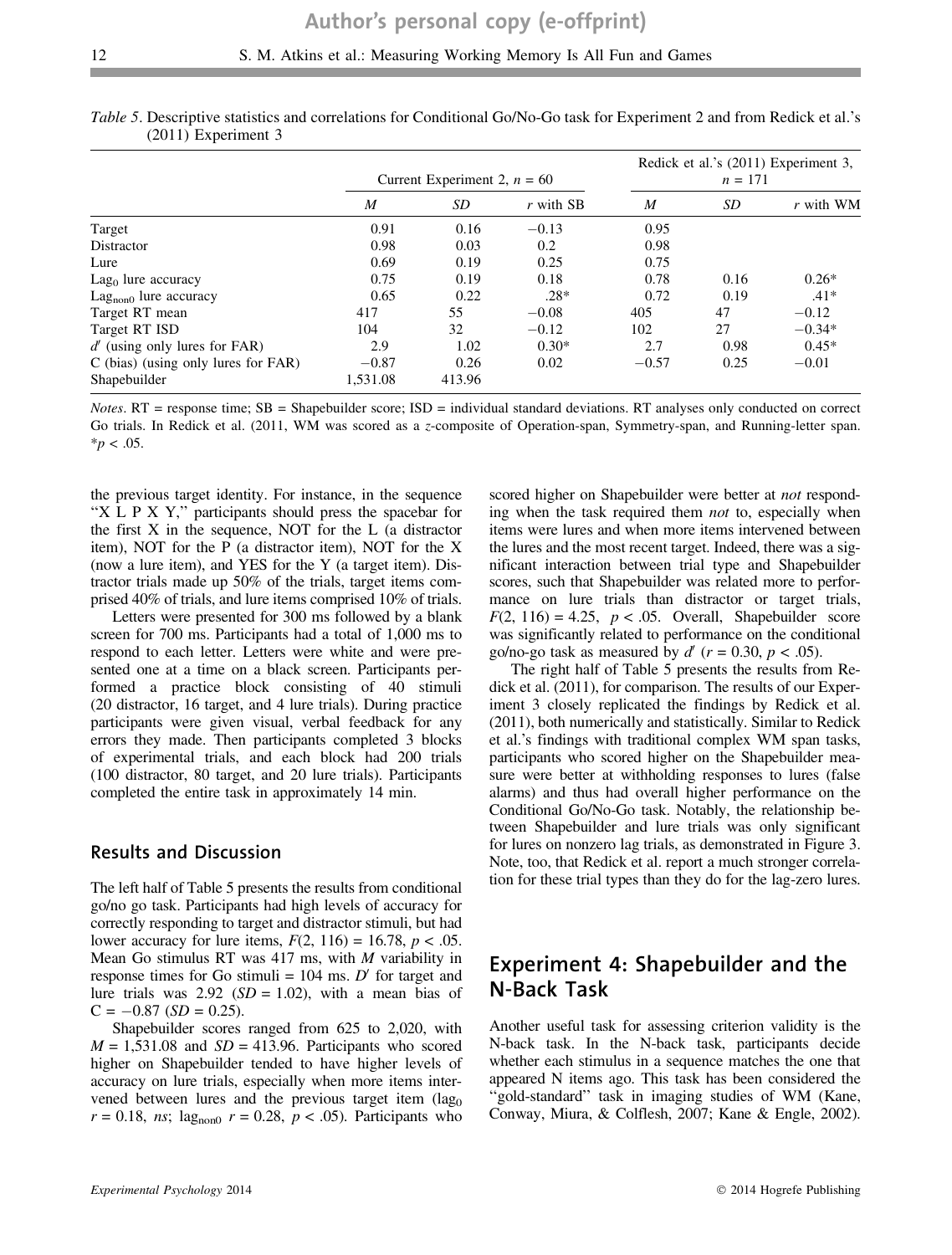

Figure 3. Scattergram showing relationship between Shapebuilder score and probability of a false alarm on  $lag > 0$  lure trials for the conditional go/no-go task.

It consistently shows similar load effects to other WM tasks in overlapping cortical regions (dorsal-lateral prefrontal cortex and inferior parietal cortex) in PET and fMRI studies (Braver et al., 1997; Cohen et al., 1994; Petrides, Alivisatos, Meyer, & Evans, 1993; Schumacher et al., 1996; Smith, Jonides, & Koeppe, 1996) Performance on the N-back predicts individual differences in higher cognitive functions, such as fluid intelligence (Jaeggi, Buschkuehl, Perrig, & Meier, 2010; Kane, Conway, Miura, et al., 2007). Although N-back and complex WM span tasks predict fluid intelligence ability, published reports vary in the strength of the correlation between the two tasks, with some showing relatively weak correlations (Jaeggi et al., 2010; Kane, Conway, Miura, et al., 2007). Further, they account for independent variance in fluid intelligence (Kane, Conway, Miura, et al., 2007). Thus, our purpose here is primarily to assess the criterion validity of Shapebuilder for predicting N-back, though if Shapebuilder behaves like other standard complex span tasks, then we would expect to see a similarly low correlation with N-back.

#### Method

#### **Participants**

University of Maryland undergraduate students  $(N = 58)$ participated in the study for partial completion of course requirements.

#### Materials and Procedure

#### Shapebuilder

Each participant completed the Shapebuilder task as described in Experiment 1.

#### N-back

The stimuli for the N-back task included upper- and lowercase letters from the English alphabet. Letters were presented one at a time. Each letter was displayed for 500 ms followed by an interstimulus interval of 2,000 ms, after which the next letter was displayed. Participants were instructed to respond by pressing the "1" key on the number keypad if the current letter matched the letter presented N letters ago or ''2'' if the letter did NOT match the letter presented  $N$  letters ago. Participants were instructed to treat upper- and lower-case versions of a letter as the same letter. Participants were shown several examples for different levels of N before beginning the task. In the task, participants completed 50 trials at each of three levels of N: 2, 4, and 6. Participants first completed all 50  $N = 2$  level trials, then completed the  $N = 4$  trials, and completed the  $N = 6$  trials last. For the  $N = 2$  trials, there were 11 targets, 17 lures, and 22 distractors. For the  $N = 4$  trials, there were 11 targets, 16 lures, and 23 distractors. For the  $N = 6$  trials, there were 9 targets, 17 lures, and 24 distractor items.

#### Results and Discussion

Table 6 presents descriptive statistics for N-back performance. Generally, performance on lure and distractor items remained constant across N level; however, performance on target items became significantly worse as N increased signified by a N-level by item type interaction for percent correct responses,  $F(4, 54) = 14.87, p < .05$ .

Shapebuilder scores ranged from 745 to 2,600, with  $M = 1,459.57$  and  $SD = 426.13$ . Performance on the N-back task was related to Shapebuilder scores (see Table 7).  $D'$  scores were significantly correlated with Shapebuilder scores for each level of N as well as overall. Further, Shapebuilder significantly predicted  $D'$  performance across all levels of N,  $F(1, 56) = 7.74$ ,  $p < .05$ , again suggesting that it is a valid measure of higher-level cognitive functioning. Looking at only false alarms, people who scored higher on Shapebuilder produced fewer false alarms ( $r = -0.38$ ,  $p < .05$ ), as demonstrated in Figure 2.

Table 6. Mean (SD) N-back Performance in Experiment 4

|         | Target $\%C$ | Lure $\%C$ | Distractor $\%C$ | D Prime       | C Bias        |
|---------|--------------|------------|------------------|---------------|---------------|
| $N=2$   | 0.57(0.28)   | 0.52(0.29) | 0.56(0.28)       | 0.24(2.01)    | $-0.09(0.66)$ |
| $N=4$   | 0.33(0.21)   | 0.52(0.26) | 0.57(0.29)       | $-0.66(1.70)$ | 0.35(0.61)    |
| $N=6$   | 0.30(0.19)   | 0.54(0.25) | 0.56(0.28)       | $-0.82(1.77)$ | 0.39(0.59)    |
| Overall |              |            |                  | $-0.24(1.17)$ | 0.17(0.36)    |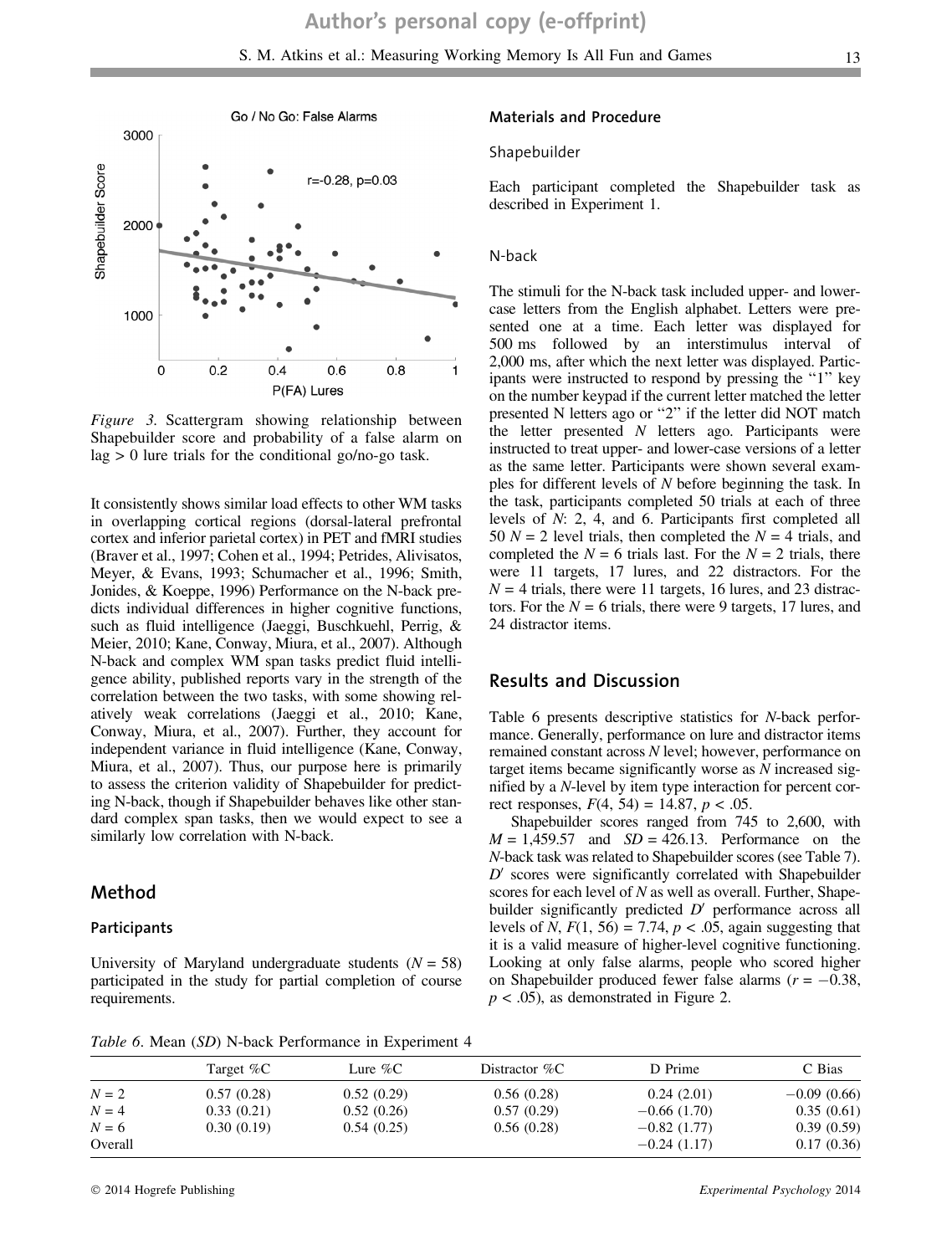| $N$ -Level | Measure      | Shapebuilder |
|------------|--------------|--------------|
| $N = 2$    | D            | $0.34*$      |
|            | C bias       | 0.07         |
| $N=4$      | D'           | $0.28*$      |
|            | C bias       | 0.16         |
| $N=6$      | D'           | $0.27*$      |
|            | C bias       | 0.20         |
| Overall    | $D^{\prime}$ | $0.32*$      |

Table 7. Correlations between N-back performance and Shapebuilder in Experiment 4

*Note.*  $* p < .05$ .

#### Experiment 5: Shapebuilder and the Attentional Networks Task

The Attentional Networks Test (ANT) was developed to quantify people's performance on three attentional components: orienting, alerting, and executive attention (Fan, McCandliss, Sommer, Raz, & Posner, 2002). The alerting component of attention helps people maintain an alert state. Orienting represents the ability to select information from sensory input. Executive control helps people resolve conflict among responses.

The ANT is a combination of the cued reaction time task (Posner, 1980) and the flanker task (Eriksen & Eriksen, 1974). The ANT requires participants to determine whether a central arrow points left or right. The arrow appears above or below a fixation point and may or may not be accompanied by flankers. The efficiency of the three attentional networks is assessed by measuring how people's reaction times are influenced by alerting cues, spatial cues, and flankers.

Because WM capacity is assumed to capture one's ability to select goal-relevant information and ignore potential distraction, researchers have hypothesized and found that differences in WM relate to performance on the Flanker task (Heitz & Engle, 2007). In fact, Redick and Engle (2006) found that high and low-span participants (using an extreme-groups design) differed in the executive score component of the ANT task. Assuming that Shapebuilder measures aspects of cognitive ability shared by complex span measures, we predicted that decrements in performance on the incongruent flanker trials in comparison to congruent flanker trials on the ANT task (captured in the executive score) would be related to participants' performance on the Shapebuilder task.

#### Method

#### **Participants**

University of Maryland undergraduate students  $(N = 59)$ participated in the study for partial completion of course requirements.

#### Materials and Procedure

#### Shapebuilder

Participants completed the Shapebuilder task, as described in Experiment 1.

#### ANT

Participants were presented with a series of trials in which they viewed five symbols (arrows or straight lines), and for each display they were asked to determine whether the middle arrow was pointing right or left. Participants first viewed a fixation point, indicated by a + symbol, then saw one of four possible cues, and then saw the target display (see Fan et al., 2002). The target display always appeared in one of two locations: either directly above or below the fixation point. Participants either saw no cue, a central cue (an asterisk appearing at the location of the fixation point), a double cue (an asterisk appearing at each of the two possible locations of the target), or a spatial cue (a single asterisk occurring at the same location that the target would ultimately occur. Further, there were three possible Flanker types. The central arrow either was shown with no arrows but rather straight lines on either side of it (neutral condition); with arrows pointing in the same direction as the target arrow (congruent condition); or with arrows pointing in the opposite direction as the target arrow (incongruent condition).

Participants were asked to focus their attention on the fixation point and then press the right arrow button on the keyboard if the central arrow pointed right, or to press the left arrow button on the keyboard if the central arrow pointed left. Participants were asked to respond as quickly and accurately as possible. Participants completed a practice block of 24 trials (with feedback) and three test blocks of 96 trials each with no feedback. The entire task took approximately 25 min to complete.

The alerting effect was calculated by subtracting the mean RT of the double-cue conditions from the mean RT of the no-cue conditions. When no cue is presented, attention tends to be spread across both possible cue locations. The double cue keeps attention spread in these two locations, but provides temporal information that the target will appear very soon. The orienting effect was calculated by subtracting the mean RT of the spatial cue conditions from the mean RT of the center cue. The executive control effect was calculated by subtracting the mean RT of all congruent flanking trials (across all cue types) from the mean RT of incongruent flanking trials.

#### Results and Discussion

We found a mean alerting effect of 43 ms  $(SD = 29)$ , a mean orienting effect of 48 ms  $(SD = 36)$ , and a mean executive control effect of 112 ms  $(SD = 40)$ . Table 8 presents RTs for ANT trials separated by Cue and Flanker type. Participants responded faster and with greater accuracy for congruent and neutral trials than for incongruent trials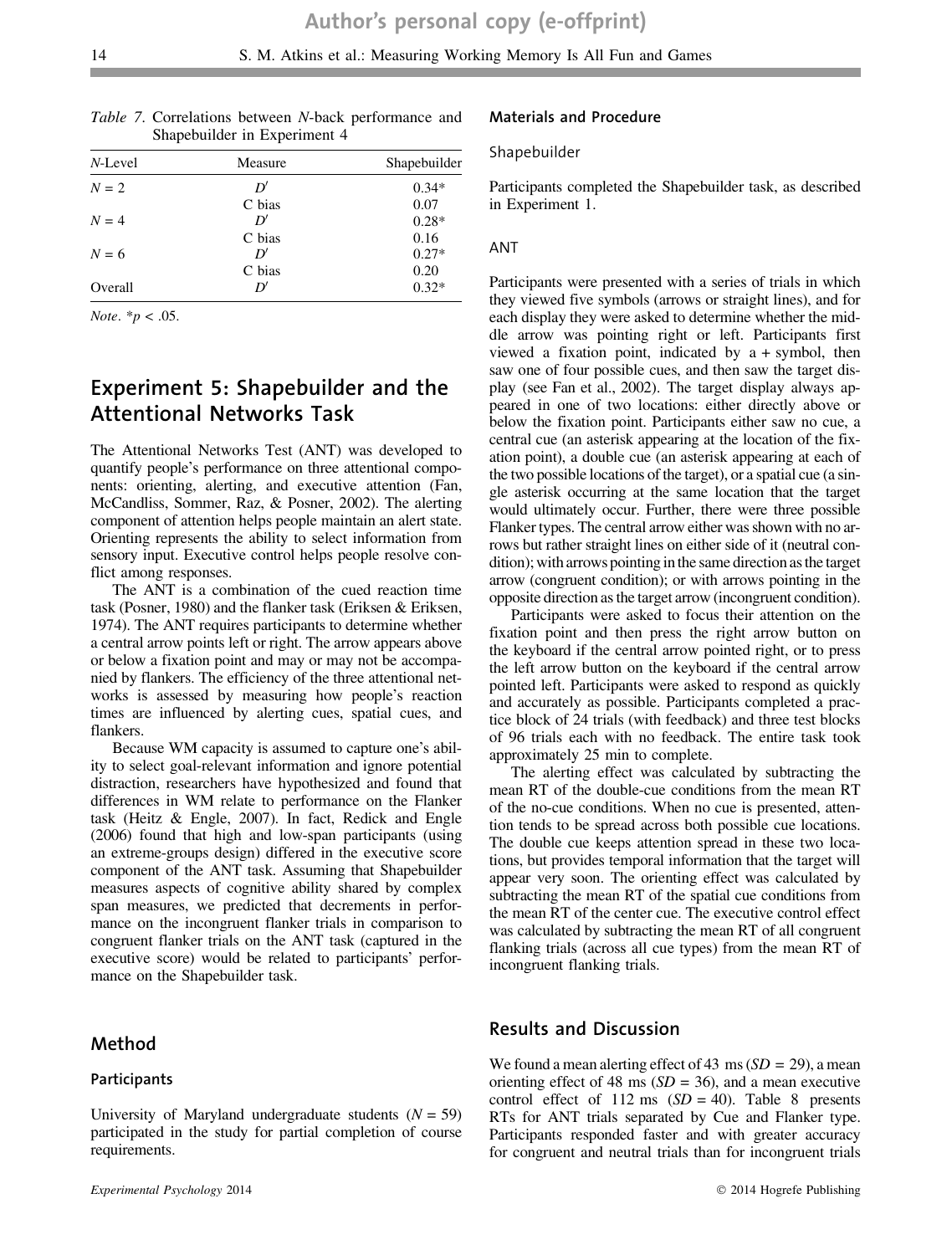|                                     | Cue                              |                                  |                                   |                                  |  |  |
|-------------------------------------|----------------------------------|----------------------------------|-----------------------------------|----------------------------------|--|--|
| Flanker                             | Double                           | None                             | Center                            | Up/Down                          |  |  |
| Congruent<br>Incongruent<br>Neutral | 497 (81)<br>617 (96)<br>485 (71) | 541 (74)<br>647 (91)<br>538 (76) | 514 (94)<br>637 (113)<br>500 (76) | 474 (83)<br>571 (89)<br>461 (64) |  |  |

Table 8. Reaction time for the ANT task as a function of Cue and Flanker type in Experiment 5

Note. Standard deviations in parentheses.

Table 9. ANT accuracy as a function of Cue and Flanker type in Experiment 5

|                                     |                                        |                                        | Cue                                    |                                        |
|-------------------------------------|----------------------------------------|----------------------------------------|----------------------------------------|----------------------------------------|
| Flanker                             | Double                                 | None                                   | Center                                 | Up/Down                                |
| Congruent<br>Incongruent<br>Neutral | 0.90(0.06)<br>0.82(0.13)<br>0.90(0.05) | 0.90(0.07)<br>0.83(0.12)<br>0.90(0.07) | 0.91(0.05)<br>0.82(0.13)<br>0.90(0.06) | 0.90(0.07)<br>0.85(0.13)<br>0.90(0.05) |

Note. Standard deviations in parentheses.

(Main Effect Flanker Type:  $F(2, 55) = 43.67, p < .05$ ). Further, participants responded faster when cues were present than when cues were absent, with the fastest RTs when the cue provided location information (Main effect Cue Type:  $F(3, 54) = 13.18, p < .05$ . There was no interaction between Cue and Flanker type on reaction times.

Shapebuilder scores ranged from 530 to 2,875, with  $M = 1,507.67.57$  and  $SD = 564.53$ . Shapebuilder score significantly predicted reaction time,  $F(1, 56) = 12.60$ ,  $p < .05$ . However, Shapebuilder score did not interact with Flanker type or Cue Type in predicting RTs.

Table 9 presents mean accuracy as a function of Cue type and Flanker type. Participants were more accurate for congruent and neutral trials than for incongruent trials (Main Effect Flanker type:  $F(2, 55) = 8.44$ ,  $p < .05$ ). However, there was neither a Main effect of Cue type on accuracy, nor interactions between cue type and Flanker Type. Further, Shapebuilder Score did not predict accuracy,  $F(1, 56) = 2.99$ ,  $p > .05$ , and did not interact with Cue Type or Flanker Type  $(p's > .05)$ .

Shapebuilder score did not correlate significantly with any of the three ANT components (Alerting score  $r = 0.09$ ,  $p > 0.05$ ; Orienting Score  $r = -0.01$ ,  $p > 0.05$ ; Executive Score:  $r = -0.09$ ,  $p > 0.05$ ). Overall, Shapebuilder scores are generally related to the speed at which participants respond on the ANT, but did not relate in a significant way to participants' ability to ignore irrelevant information on incongruent Flanker trials in comparison with Congruent or Neutral trials. These surprising results will be taken up in the General Discussion section.

#### Experiment 6: Shapebuilder and Task Switching

Discriminant validity, an important aspect of construct validity, tests whether measures that are supposed to be unrelated are, in fact, unrelated. This brings us to task switching which, though an important cognitive process, has shown little relationship to measures of complex WM. Task switching is assumed to reflect ones ability to flexibly shift attention from one activity to another without making errors or having large delays. People have higher error rates and are slower when switching from one task to another than when completing the same, repeated task (Liefooghe, Barrouillet, Vandierendonck, & Camos, 2008; Meiran, 1996; Rogers & Monsell, 1995). Some suggest that task switching is a main process of the WM system (Barrouillet, Bernardin, & Camos, 2004; Cowan, 2005). Others have shown that task-switching costs relate inversely to WM capacity (Liefooghe et al., 2008). Schneider and Logan (2005) suggested that while executive control may not be required during each trial of task-switching tasks, it may still be necessary for generally focusing attention to complete the task without frequent top-down interventions. However, Kane, Conway, Hambrick, et al. (2007) reviewed a series of studies examining the relationship between WM capacity and task-switching costs and found no relationship. Kane et al. argued that task switching may not require executive attention ability, but rather that task-switching costs result from priming effects. Furthermore, in analysis latent variable study, Miyake et al. (2000) found that task switching was not related to the latent factor underlying performance on complex span tasks, and Friedman et al. (2006) found no link between task switching and measures of general fluid intelligence.

Based on previous work examining task switching, WM, and higher-order cognition, we hypothesized that taskswitching costs would not be related to performance on Shapebuilder. To test this, we conducted a study in which we measured Shapebuilder performance and had participants complete a task in which they were cued before every trial to do the ''high-low'' task or the ''even-odd'' task. Furthermore, we manipulated (within-participants) whether the same cue was used to represent the task, or whether the cue switched (''high-low'' vs. ''magnitude''). The latter manipulation was done so that we could estimate both the effect that switching tasks had on performance when trials switched from estimating magnitude to estimating parity (odd vs. even), as well as cue switching costs when trials maintained the same task but used different cues to indicate the task to perform (''high-low'' vs. ''magnitude''). Schneider and Logan (2011) argued the importance of teasing apart taskswitching costs from cue-switching costs.

#### Method

#### Participants

University of Maryland undergraduate students  $(N = 62)$ participated in the study for partial completion of course requirements. Seven participants did not complete the Shapebuilder task and were omitted from the analyses, leaving 55 participants.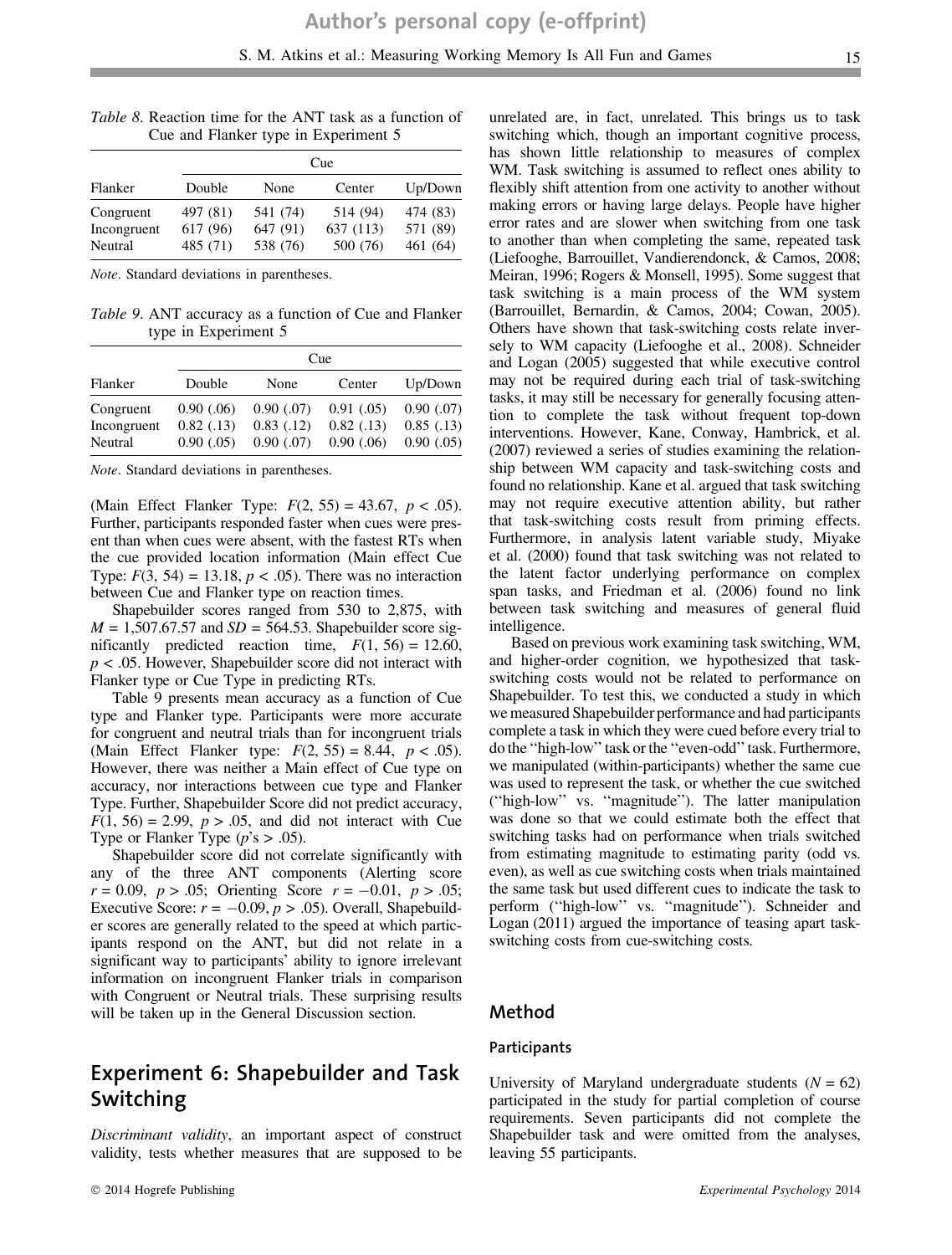#### Materials and Procedure

#### Shapebuilder

Participants completed the Shapebuilder task, as described in Experiment 1.

#### Task Switching

Participants were asked to make magnitude (lower/higher than 5) and parity (odd/even) judgments of target digits (1–9, excluding 5). The words Magnitude and Low-High cued the magnitude task and the words Parity and Odd-Even cued the parity task.

Each trial in a block began with a 500 ms fixation display. A cue was then presented centrally, replacing the fixation display. After a Cue-Target Interval (0, 100, 200, 400, or 800 ms), a target was presented. The Cue and target remained visible until participants made a response, and then the screen was cleared for 500 ms. The next trial commenced immediately thereafter. The responses were made with the Z and slash keys on a QWERTY keyboard, with same-task categories assigned to different keys and category response assignments counterbalanced across participants. Reminders of the category-response assignments appeared in the bottom corners of the screen during the experiment. Participants were instructed to respond quickly and accurately. Participants completed one practice block with 62 trials and one main block with 200 trials. Cued trials were randomly selected from the full set of Cue  $\times$ Target  $\times$  CTI combinations. Several types of trials existed: Cue repetition trials in which the same cue occurred for the previous and current trial. Task repetition trials in which the Cue word switched from the previous trial to the current trial, but the Task remained the same (e.g., ''Magnitude'' for trial 1 and ''High-Low'' for trial 2). Task-Switching trials in which participants were asked to complete two different tasks on two successive trials (e.g., ''Magnitude'' for trial 1 and ''Odd-Even'' for trial 2).

#### Results and Discussion

Overall, participants made quicker responses when the Cue-Target Interval was longer,  $F(4, 58) = 54.76$ ,  $p < .05$ , and when performing cue-repeat trials (vs. task or cue-switching trials),  $F(2, 60) = 5.64$ ,  $p < .05$ . There was also an interaction between cue/task type and CTI for response time,  $F(8, 54) = 2.79$ ,  $p < .05$ ; see Figure 4) Similarly, participants had higher error rates when performing cue and task-switching trials in comparison with cue repetition trials,  $F(2, 60) = 25.11$ ,  $p < .05$ . However, participants' error rates were not significantly affected by the CTI,  $F(4, 58) = 2.16$ , *ns*, and there was no interaction between Cue/Task type and CTI,  $F(8, 54) = 0.76$ , ns; see Figure 5.

Shapebuilder scores ranged from 740 to 2,645 ms, with  $M = 1,433.82$  (SD = 433.14), and were largely unrelated to





Figure 4. Mean reaction times (RT) as a function of cue-target interval and cue/task type. Error bars show standard errors.



Figure 5. Mean error rates as a function of cue-target interval and cue/task type. Error bars show standard errors.

any of the reaction time variables on task-switching task (see Table 10). However, Shapebuilder was a significant predictor of error rates for cue repetition trials ( $r = -0.27$ ,  $p < .05$ ). The magnitude of the correlations for errors on task switches and task repetitions trials was similar in magnitude, though nonsignificant.

#### General Discussion

We presented a new measure of WM, Shapebuilder, that can be administered without experimenter involvement, does not require knowledge of a particular language, is easily administered and deployed over the internet, and does not lead to exclusion of any participants' data. Shapebuilder correlates (i.e., has convergent validity) with previously validated measures of verbal WM (reading span and LNS), and its pattern of correlations with other tasks matches closely that of other measures of WM. All three WM measures correlated positively with Raven's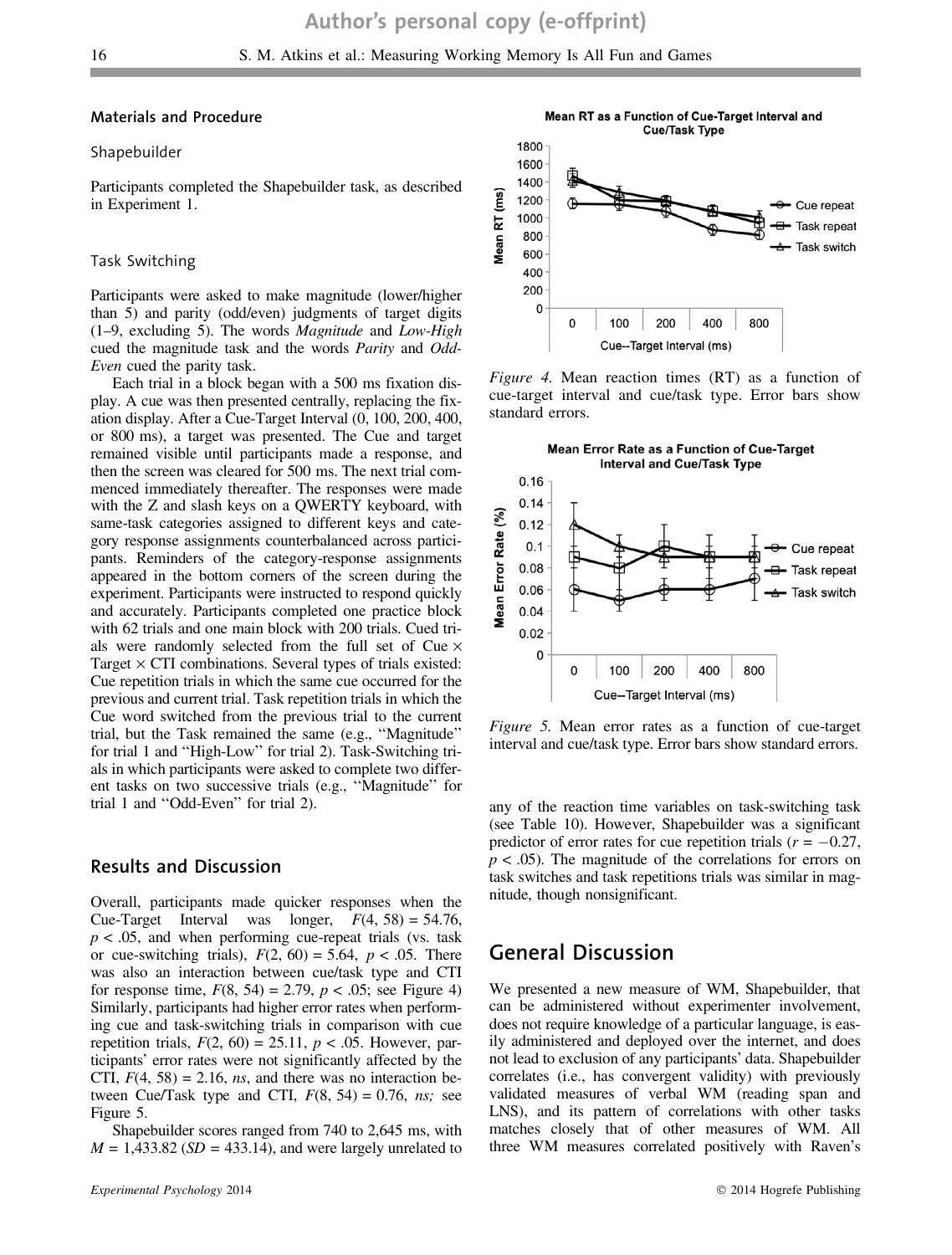Table 10. Mean reaction times in ms (with standard deviation, SD) and percent error rates (with standard deviation, SD) on the Shapebuilder task and correlations between each of those scores and task-switching trials, task repetition trials, cue repetition trials, task-switching cost, and cue-switching cost

|                       |             | Reaction time           |            | Error rate              |
|-----------------------|-------------|-------------------------|------------|-------------------------|
|                       | M(SD)       | $r$ (with Shapebuilder) | M(SD)      | $r$ (with Shapebuilder) |
| Task switches         | 1,198(465)  | $-0.07$                 | 0.10(0.10) | $-0.23$                 |
| Task repetitions      | 1,181 (434) | $-0.09$                 | 0.09(0.11) | $-0.22$                 |
| Cue repetitions       | 942 (300)   | $-0.05$                 | 0.06(0.09) | $-0.27$                 |
| Task-switching effect | 255 (229)   | $-0.07$                 | 0.04(0.04) | 0.01                    |
| Cue-switching effect  | 238 (250)   | $-0.11$                 | 0.03(0.06) | 0.01                    |

*Note*. Boldface = Significance level is  $p < .05$ .

Progressive Matrices performance, math performance, and recall on a task of proactive interference. An exploratory factor analysis found that Shapebuilder loaded on the same factor as reading span and modified Blockspan tasks, and this factor correlated significantly with the quantitative reasoning factor. Taken together, these data suggest that Shapebuilder measures important cognitive functions that are necessary for higher-level processing.

The hypothesis that Shapebuilder measures WM capacity is further supported by the results of Experiments 2, 3, and 4, and to a lessor extent Experiment 6. These experiments showed the convergent and criterion validity of Shapebuilder. Experiment 2 showed that Shapebuilder was well correlated with two widely used measures of complex span, operation span, and symmetry span  $(r's > 0.47)$ , as well as LNS, Raven's, and Stroop. In Experiment 3, we found that Shapebuilder performance was related to performance on the Conditional Go/No-Go task, replicating findings from Redick et al. (2011). In this task, like the traditional Go/No-Go task, participants were asked to respond on some trials and not on others, based on prespecified cues (X and Y for ''Go'' and all other letters for ''No-Go''). However, participants were asked to only respond on trials when the cue alternated from the previous ''Go'' cue (only respond to ''X'' if the previous Go-cue was ''Y''). This task required participants to quickly retrieve information from secondary memory once activated representations were displaced (i.e., the previous cue identity). Furthermore, this task required participants to overcome interference when viewing lure items (i.e., when viewing an ''X'' but the previous Go-cue was also an ''X''). Participants who scored higher on the Shapebuilder task tended to have higher levels of accuracy on lure trials, especially when more items intervened between lures and the previous target item. Redick et al. (2011) found similar results using complex WM span measures of cognitive ability.

In Experiment 4, we examined the relationship between Shapebuilder performance and performance on the N-back task, a task known to predict individual differences in fluid intelligence (Jaeggi et al., 2010; Kane, Conway, Miura, et al., 2007). Studies have found that N-back and complex-WM span tasks have only weak correlations with each other. Shapebuilder was related to  $D'$  on the N-back task

overall, and individually for N-back at levels 2, 4, and 6, at moderate levels, again showing criterion validity.

In Experiment 6 we examined the relationship between Shapebuilder performance and task switching. Although there were no significant relationships between Shapebuilder and switch costs, we did find a significant, albeit weak, relationship for error rates on cue repetition trials. The failure to find a relationship with switch costs is not surprising, as Shapebuilder is not a dual-task and does not have a taskswitching component. As it is, the link between taskswitching ability and complex WM is inconsistent and it is not presently believed that task switching has a substantial relationship to WM (Kane, Conway, Hambrick, et al., 2007; Miyake et al., 2000; Oberauer, Süß, Wilhelm, & Wittman, 2003; Unsworth & Engle, 2007a).

Perhaps the most surprising result was the failure to replicate the relationship between performance on the ANT and WM capacity (Experiment 5). Previous research linked complex WM span tasks to performance on the Flanker task (Heitz & Engle, 2007), and even directly to performance on the executive score of the ANT task (Redick & Engle, 2006). As such, we hypothesized that Shapebuilder would predict performance on the executive score of the ANT task. This was clearly not the case. There are a number of possible reasons for our failure to replicate this result using Shapebuilder. First, it is entirely possible that Shapebuilder does not capture the specific abilities needed for performing the ANT, whereas traditional complex span tasks do. Another possibility is that we did not have sufficient variability (owing to the fact that all participants were college students), or that the failure to find the relationship was due to the inherent unreliability of the ANT (see Redick & Engle, 2006). While we cannot rule out any of these explanations entirely, data from a larger study conducted in our laboratory suggests that the failure may have been in part due to the homogenous nature of our sample. For example, in another study with 256 participants, Sprenger et al. (2013) found that Shapebuilder scores correlated weakly (but significantly) with ANT executive scores ( $r = -0.20$ ,  $p < .05$ ). In that study, executive scores also related weakly to performance on the Ravens task  $(r = -0.13, p < .05)$  but not at all with performance on the Reading span task ( $r = 0.05$ , *ns*). Thus, it appears that performance on the executive component of the ANT task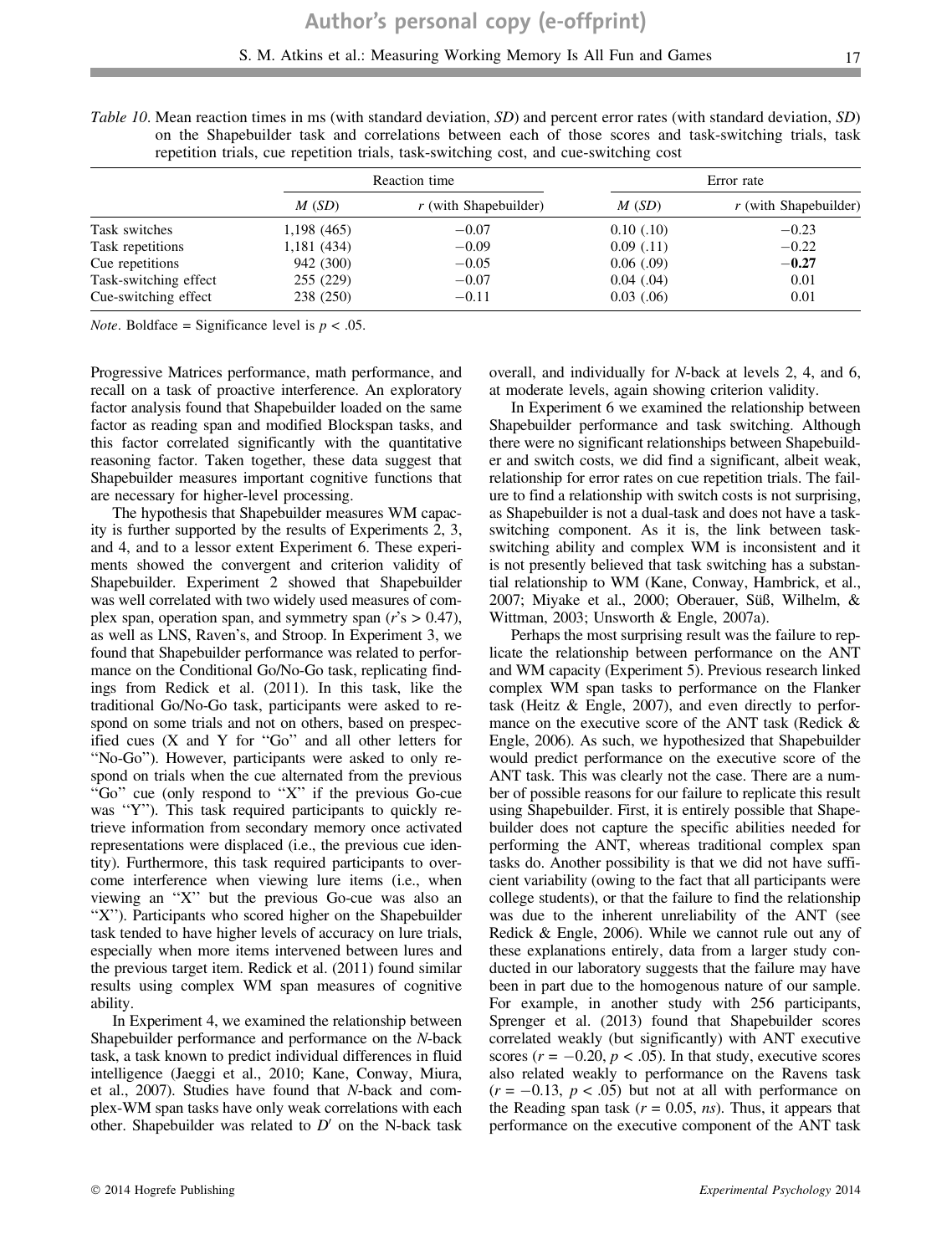links with complex span tasks (such as Reading Span) sometimes, but not always – and when it does the relationship is rather weak. The main difference between the Sprenger et al. study and Experiment 5 was that the Sprenger et al. study utilized a community sample of varying ages (22 to 55 years), whereas Experiment 5 included only college students. Importantly, Redick and Engle (2006) used an extreme-groups design in which participants were sampled from both the community and college campuses. It's likely that the restricted range of variability inherent in a college sample (as used in Experiment 5) limited our ability detect the relationship between ANT and Shapebuilder. Note also that the relationship between complex span and ANT scores is quite weak across studies, suggesting that the tasks possibly measures different processes than do complex span tasks.

#### Detailed Analysis of Shapebuilder

#### Conditional Recall Probabilities

Aside from the empirical demonstrations provided in the six experiments, we can also examine more closely the properties of the Shapebuilder task. In particular, in our justification for the exponential scoring rule, we argued that memory for any particular item in a sequence is dependent on the requirement to hold other items in memory. If this is true, then we would expect that the probability of recalling any particular item should decrease as a function of memory load, as given by the list length. Further, we argued that memory for any particular item within a sequence would decrease as a function of serial position if participants are actively trying to maintain prior items in the sequence. These hypotheses can be empirically verified by examining the conditional probability of correctly recalling the ith item in a list given list length  $K<sup>4</sup>$ . The results of this analysis are plotted in Figure 6 for data aggregated across experiments.<sup>5</sup> As can be seen, recall probabilities decrease both as a function of list length and serial position. Moreover, the drop off in recall probabilities is rather dramatic and an increasing function of list length. For example, the decrease in recall rates between the first two serial positions is larger for list length 4 (0.24) than for list length 3 (0.18), which is greater than list length 2 (0.08). Analyzing recall rates from just the first two serial positions reveals a significant interaction between list length and serial position,  $F(2, 346) = 104.36$ ,  $p < .001$ , as well as main effects of list length,  $F(2, 346) = 247.81, p < .001,$  and serial position,  $F(1, 347) = 783.56, p < .001$ . The same pattern holds in comparing recall rates for the first three serial positions for list lengths 3 and 4: there was a significant List Length  $\times$  Serial Position interaction,  $F(2, 346) = 19.20$ ,  $p < .001$ , and significant main effects of list length,



Figure 6. Results of an analysis showing the conditional probability of correctly recalling the ith item in a list, given list length K.

 $F(1, 246) = 177.03$ ,  $p < .001$ , and serial position,  $F(2, 346) = 828.31, p < .001$ . This pattern of recall rates supports the assumption that Shapebuilder becomes progressively more difficult both as a function of serial position and list length. Further, it provides partial justification for the use of a nonlinear scoring rule, an issue that we now revisit in more detail.

#### Analysis of the Scoring Rule

One potential criticism of our work concerns our scoring rule. Compared to most traditional complex span tasks, the scoring rule that we adopted for Shapebuilder is reasonably complicated, though we believe justified. It is important to point out that there is relatively little work investigating different scoring rules for the traditional complex span task, despite the fact that different scoring rules are used across laboratories (for a discussion of different scoring rules, see Conway et al., 2005). Thus, arguably the choice of a scoring rule is somewhat arbitrary, so long as rule yields good psychometric properties and is theoretically justified. Note that under our scoring rule, a subject receives progressively more points for correctly recalling later items within a sequence only if he or she scored perfectly on the immediately prior item or items. The decision to make the nonlinearity aspect of the scoring rule conditional on the number of previously correct items was based on the need to prevent participants from ignoring the first one or two items in a sequence, and focusing their attention on only the items that would yield the most points.

<sup>4</sup> To perform these analyses, the subject had to have the shape completely correct, meaning that the order, location, shape, and color all had to be correctly recalled.<br>Note that a small number of participants ( $N = 38$ ) participated in multiple experiments. For these participants, we only measured

Shapebuilder once. Thus, the total sample size used for the analyses in this section was  $N = 349$ .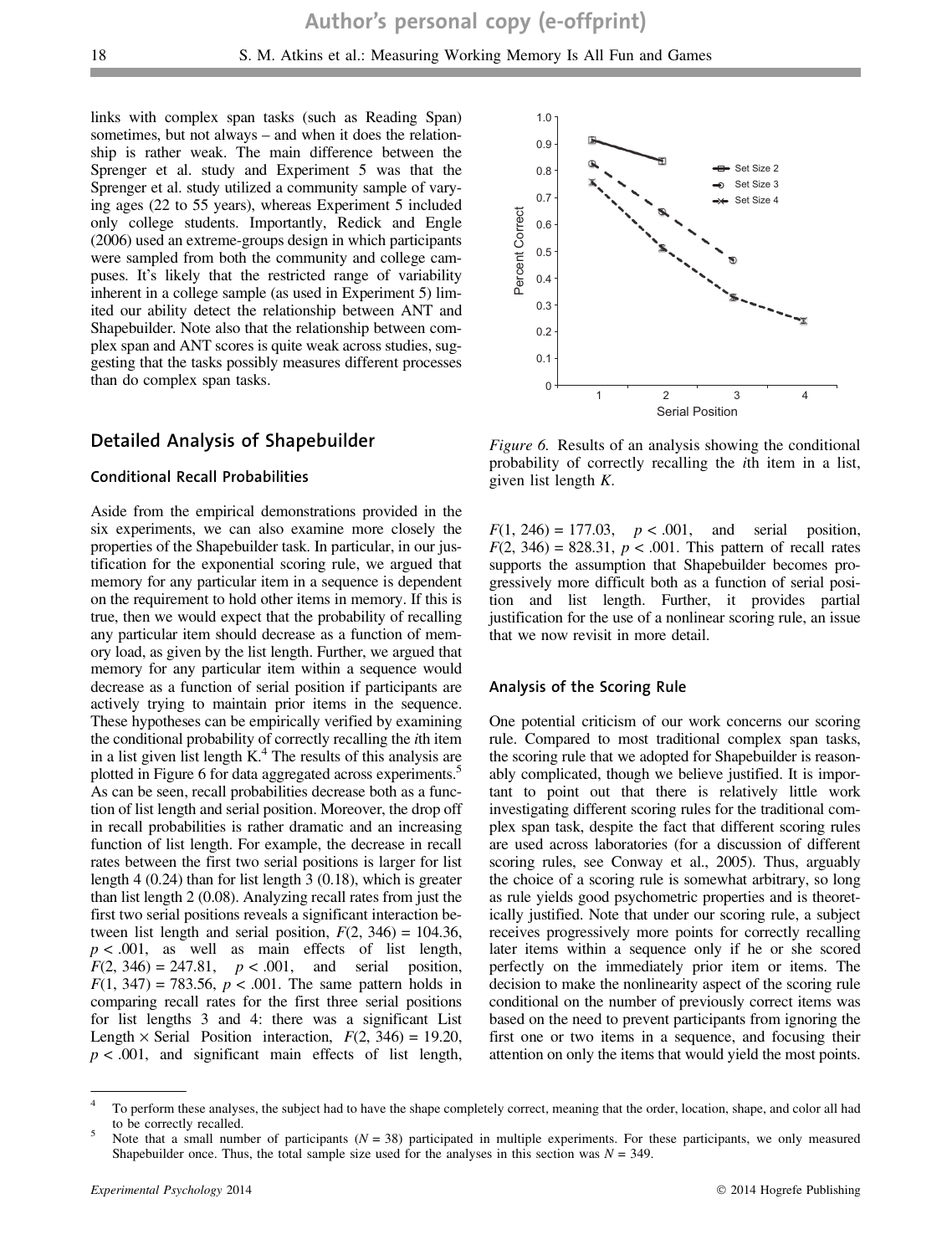

Figure 7. Distribution of Shapebuilder scores aggregated across all six studies  $(N = 349)$ .

If a subject ignores the first three items in a 4-item sequence and focuses exclusively on the last item, then the effective memory load is 1. As demonstrated above, participants get progressively worse as a function of serial position and list length, suggesting that the effective memory load for each additional item in a sequence is indeed more demanding.

The use of our scoring rule is also justified based on an analysis of its distributional properties. Figure 7 plots a histogram of all of the scores across the six experiments. A few observations are worth pointing out. First, the distribution shows a small amount of positive skew (skew  $= 0.41$ ,  $Z = 2.02$ ,  $p = .04$ ), but virtually no kurtosis (kurto $sis = 2.88$ ,  $Z = -0.28$ ,  $p = .77$ ). Although statistically significant, it is interesting to note that the skew is positive, as opposed to negative. As noted in the introduction, one of the limitations of existing complex span measures is that it is not unusual for participants to score at or near the maximum possible score on the task, which can lead to negative skew and ceiling effects in the measurement of WM. This implies that traditional complex span tasks lack the ability to discriminate among individuals with higher levels of ability. In contrast, no one in the experiments reported herein achieved the maximal score of 3,690 on the task (Min = 530, Max = 2,875), indicating that (a) the task is not easily amenable to ceiling effects, and (b) none of our participants could consistently and accurately maintain four shapes, which was the maximum number of shapes presented in the task. This last point is underscored by the results of a recent WM training study conducted in our laboratory, in which even participants who received extensive training (15 hr) on adaptive forms of Shapebuilder and Blockspan still could not achieve the maximum score (Sprenger et al., 2013).

Despite the fact that our scoring rule yields reasonable distributional properties, it is still useful to examine the distribution of Shapebuilder under alternative scoring metrics. Thus, we rescored the data by assigning one point for shapes that were recalled completely correctly, irrespective of whether the prior items in the sequence were correctly recalled. This is conceptually identical to the partial-credit load scoring method discussed in Conway et al. (2005). In contrast to the distribution of scores presented in Figure 7 which showed a small amount of positive skew and no kurtosis, this analysis yielded a distribution with substantial *negative* skew (skew =  $-0.61$ ,  $z = -2.91$ ,  $p < .01$ ) and kurtosis (kurtosis = 4.08,  $z = 3.06$ ,  $p < .01$ ). Based on these distributional properties, we suggest that the original scoring rule is appropriate and well justified.

#### Administration Time, Ease of Administration, and Test-Retest Reliability

One advantage of Shapebuilder is that it takes relatively little time for participants to complete. In fact, across participants in the six studies presented here, the average completion time was 5.87 min  $(SD = 0.90)$ , with a minimum of 4 min and a maximum of 10 min. In comparison, some existing complex span tasks can take up to 25 min to complete. For example, Unsworth et al. (2005) estimated completion times for the automated version of Operation span to be between 20 and 25 min.

One reason Shapebuilder takes so little time to complete is that it is a singular task that is easy to describe to participants. This contrasts with existing complex span tasks that require participants to engage in two interleaving tasks (e.g., in operation span, participants must remember a set of serially presented letters, with mental arithmetic interleaved between letters), and where participants are required to practice each task separately prior to administration. One might argue that the reliability or internal consistency of Shapebuilder would suffer as a result of its brief administration time, but this is not the case. For example, the Spearman-Brown split-half reliability was 0.756 and the Cronbach  $\alpha = 0.758$  across the six experiments. Further, we reanalyzed data from Sprenger et al. (2013) who used Shapebuilder as a pre/post assessment in a study of WM training. Excluding participants who trained using Shapebuilder, we calculated the test-retest correlation using the pre and post-test scores as independent administrations, which were separated by approximately 5 weeks. This correlation was  $r(65) = 0.82$  for Shapebuilder, indicating excellent test-retest reliability. By comparison, in the same study, the test-retest reliability for an automated version of reading span and RAPM were  $r(71) = 0.70$  and  $r(71) = 0.68$ , respectively. Note that the test-retest reliability of Shapebuilder (0.82) is on par with the test-retest reliability of the automated Operation-span (0.83), as reported by Unsworth et al. (2005), despite the fact that it requires a fraction of the time to complete.

#### Summary

In sum, Shapebuilder appears to be a valid measure of working memory span. As an assessment tool, it compares reasonably with traditional complex span measures, but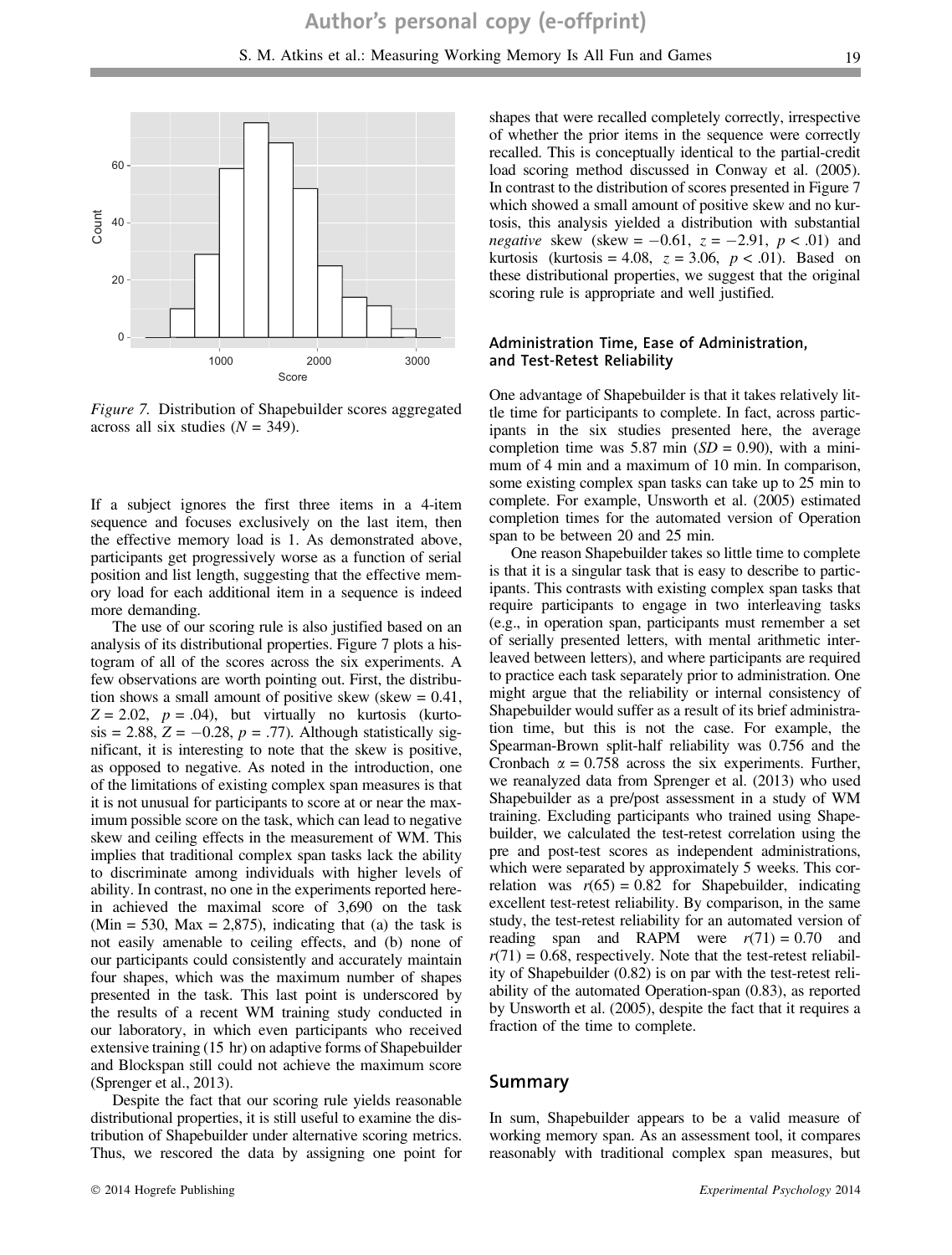does not require minimal performance standards that result in data loss, which limits the generalizability to the broader population. In addition to being a valid measure, Shapebuilder also has a number of other and important qualities. For example, it takes minimal time to complete (mean time to complete = 5.87 min), is language independent, and is available via the web. We believe that this task offers a promising alternative for applied researchers who wish to collect a measure of working memory, but are otherwise limited by time or by the nature of their research designs or participant populations. For example, because our task is available via the web, it can in principle be administered to participants at home or in the workplace with minimal set up, used as a prescreening task, or even included in field studies (assuming internet capabilities). As well, because the task is language independent, it can be used in studies that cross national and language barriers. While the experiments presented herein provide promising evidence that Shapebuilder could be a useful research tool, we have only begun to explore its psychometric properties and its validity in the above-mentioned applied contexts.

#### Acknowledgments

This research was supported by Grant SES-0620062 awarded by the National Science Foundation to MRD and Grant N000141010605 awarded by the Office of Naval Research to MRD, DJB, JIH, and MFB. Experiment 1 was completed as part of an honors thesis at the University of Maryland submitted by TLB, JBB, SEC, SC, GLI, and VK.

#### References

- Ackerman, P. L., & Cianciolo, A. T. (2000). Cognitive, perceptual-speed, and psychomotor determinants of individual differences during skill acquisition. Journal of Experimental Psychology: Applied, 6, 259–290.
- American Psychological Association. (1999). Standards for educational and psychological testing, (2nd ed.). Washington, DC: American Educational Research Association.
- Ashcraft, M. H., & Kirk, E. P. (2001). The relationships among working memory, math anxiety, and performance. Journal of Experimental Psychology: General, 130, 224–237. doi: 10.1037/0096-3445.130.2.224
- Ashcraft, M. H., & Krause, J. A. (2007). Working memory, math performance, and math anxiety. Psychonomic Bulletin & Review, 14, 243–248.
- Atkins, S. M. (2011). Working memory assessment and training (Unpublished doctoral dissertation). University of Maryland, College Park, MD (Digital Repository at University of Maryland [2012-02-17T07:03:07Z]).
- Barrouillet, P., Bernardin, S., & Camos, V. (2004). Time constraints and resource sharing in adults' working memory spans. Journal of Experimental Psychology: General, 133, 83–100.
- Beilock, S. L., & Carr, T. H. (2005). When high-powered people fail: Working memory and ''choking under pressure'' in math. Psychological Science, 16, 101–105.
- Beilock, S. L., & DeCaro, M. S. (2007). From poor performance to success under stress: Working memory, strategy selection, and mathematical problem solving under pressure. Journal

of Experimental Psychology: Learning, Memory, & Cognition, 33, 983–998. doi: 10.1037/0278-7393.33.6.983

- Braver, T. S., Cohen, J. D., Nystrom, L. E., Jonides, J., Smith, E. E., & Noll, D. C. (1997). A parametric study of prefrontal cortex involvement in human working memory. NeuroImage, 5, 49–62.
- Bull, R., & Scerif, G. (2001). Executive functioning as a predictor of children's mathematics ability: Inhibition, switching, and working memory. Developmental Neuropsychology, 19, 273–293.
- Case, R., Kurland, M. D., & Goldberg, J. (1982). Operational efficiency and the growth of short-term memory span. Journal of Experimental Child Psychology, 33, 386–404.
- Cohen, J. D., Forman, S. D., Braver, T. S., Casey, B. J., Servan-Schreiber, D., & Noll, D. C. (1994). Activation of the prefrontal cortex in a nonspatial working memory task with functional MRI. Human Brain Mapping, 1, 293–304.
- Conway, A. R. A., Cowan, N., Bunting, M. F., Therriault, D., & Minkoff, S. (2002). A latent variable analysis of working memory capacity, processing speed, and general fluid intelligence. Intelligence, 30, 163–183.
- Conway, A. R. A., Kane, M. J., Bunting, M. F., Hambrick, D. Z., Wilhelm, O., & Engle, R. W. (2005). Working memory span tasks: A methodological review and user's guide. Psychonomic Bulletin & Review, 12, 769–786.
- Cowan, N. (2005). Working memory capacity. Hove, UK: Psychology Press.
- Cowan, N., Elliott, E. M., Saults, S. J., Morey, C. C., Mattox, S., Hismjatullina, A., & Conway, A. R. A. (2005). On the capacity of attention: Its estimation and its role in working memory and cognitive aptitudes. Cognitive Psychology, 51,  $42 - 100$ .
- Daneman, M., & Carpenter, P. A. (1980). Individual differences in working memory and reading. Journal of Verbal Learning & Verbal Behavior, 19, 450–466.
- Dougherty, M. R. P., & Hunter, J. (2003). Probability judgment and subadditivity: The role of working memory capacity and constraining retrieval. Memory & Cognition, 31, 968–982.
- Ellis, N. C., & Hennelly, R. A. (1980). A bilingual word-length effect: Implications for intelligence testing and the relative ease of mental calculation in Welsh and English. British Journal of Psychology, 71, 43–51.
- Engle, R. W. (2002). Working memory capacity as executive attention. Current Directions in Psychological Science, 11, 19–23.
- Engle, R. W., & Kane, M. J. (2004). Executive attention, working memory capacity, and a two-factor theory of cognitive control. In B. Ross (Ed.), The psychology of learning and motivation (Vol. 44, pp. 145-199). New York, NY: Elsevier.
- Engle, R. W., Tuholski, S. W., Laughlin, J. E., & Conway, A. R. A. (1999). Working memory, short-term memory, and general fluid intelligence: A latent variable approach. Journal of Experimental Psychology: General, 128, 309– 331.
- Eriksen, B. A., & Eriksen, C. W. (1974). Effects of noise letters upon the identification of a target letter in a nonsearch task. Attention, Perception, & Psychophysics, 16, 143–149.
- Fan, J., McCandliss, B. D., Sommer, T., Raz, A., & Posner, M. I. (2002). Testing the efficiency and independence of attentional networks. Journal of Cognitive Neuroscience, 14, 340–347.
- Friedman, N. P., Miyake, A., Corley, R. P., Young, S. E., DeFries, J. C., & Hewitt, J. K. (2006). Not all executive functions are related to intelligence. Psychological Science, 17, 172–179.
- Gold, J. M., Carpenter, C., Randolph, C., Goldberg, T. E., & Weinberger, D. R. (1997). Auditory working memory and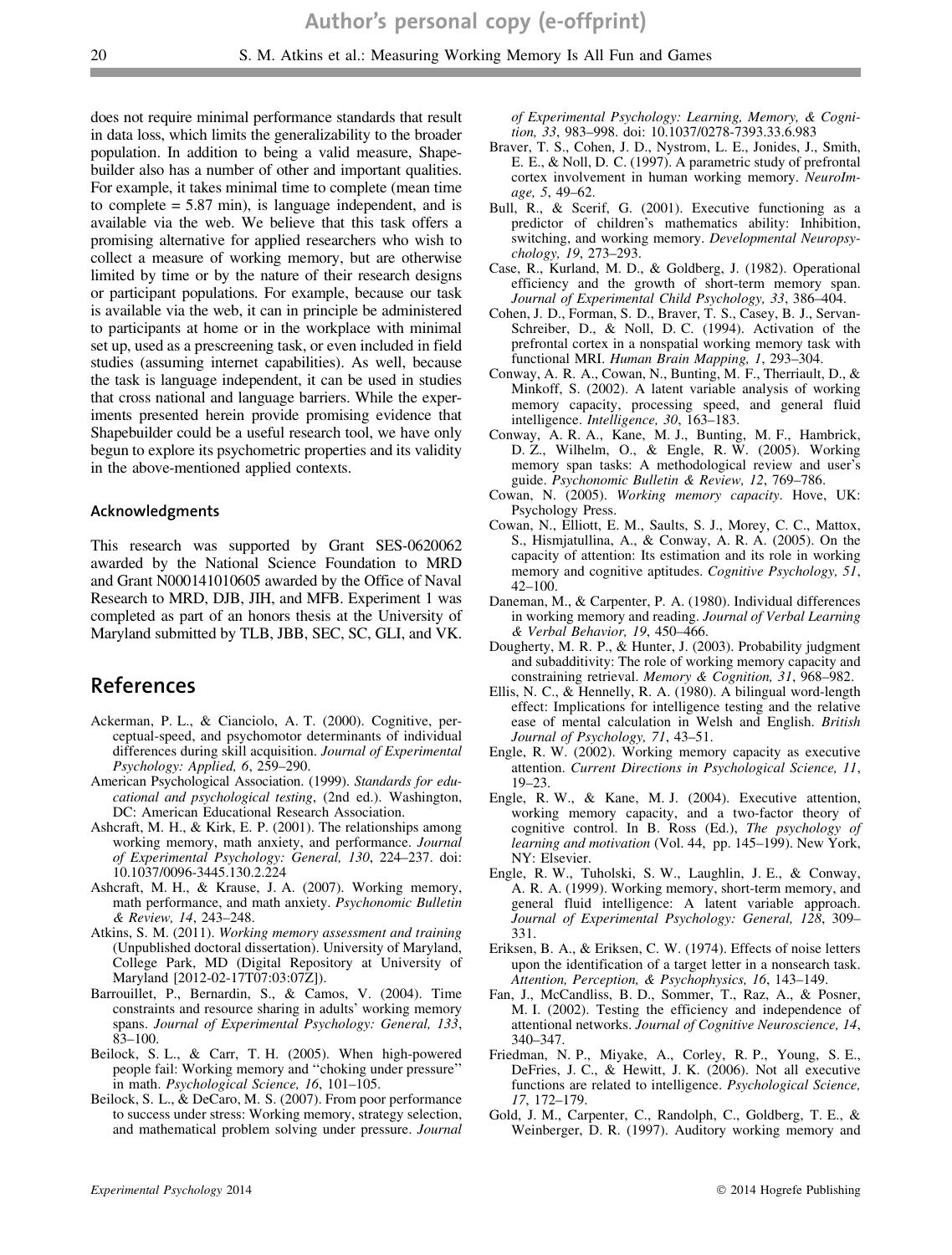Wisconsin Card Sorting Test performance in Schizophrenia. Archives of General Psychiatry, 54, 159–165.

- Hasher, L., Lustig, C., & Zacks, R. T. (2007). Inhibitory mechanisms and the control of attention. In A. R. A. Conway, C. Jarrold, M. J. Kane, A. Miyake, & J. N. Towse (Eds.), Variation in working memory (pp. 227–249). New York, NY: Oxford University Press.
- Hasher, L., & Zacks, R. T. (1988). Working memory, comprehension, and aging: A review and a new view. In G. H. Bower (Ed.), The psychology of learning and motivation (Vol. 22, pp. 193–225). New York, NY: Academic Press.
- Heitz, R. P., & Engle, R. W. (2007). Focusing the spotlight: Individual differences in visual attention control. Journal of Experimental Psychology: General, 136, 217–240.
- Jaeggi, S. M., Buschkuehl, M., Perrig, W. J., & Meier, B. (2010). The concurrent validity of the N-back task as a working memory measure. Memory, 18, 394–412.
- Kane, M. J., Conway, A. R. A., Hambrick, D. Z., & Engle, R. W. (2007). Variation in working memory capacity as variation in executive attention and control. In A. R. A. Conway, C. Jarrold, M. J. Kane, A. Miyake, & J. N. Towse (Eds.), Variation in working memory (pp. 21–48). New York, NY: Oxford University Press.
- Kane, M. J., Conway, A. R. A., Miura, T. K., & Colflesh, G. J. H. (2007). Working memory, attention control, and the N-back task: A cautionary tale of construct validity. Journal of Experimental Psychology: Learning, Memory, and Cognition, 33, 615–622.
- Kane, M. J., & Engle, R. W. (2002). The role of prefrontal cortex in working-memory capacity, executive attention, and general fluid intelligence: An individual-differences perspective. Psychonomic Bulletin & Review, 9, 637–671.
- Kane, M. J., Hambrick, D. Z., Tuholski, S. W., Wilhelm, O., Payne, T. W., & Engle, R. W. (2004). The generality of working memory capacity: A latent-variable approach to verbal and visuo-spatial memory span and reasoning. Journal of Experimental Psychology: General, 133, 189–217.
- LeFevre, J. A., DeStefano, D., Coleman, B., & Shanahan, T. (2005). Mathematical cognition and working memory. In J. I. D. Campbell (Ed.), Handbook of mathematical cognition (pp. 361–378). New York, NY: Psychology Press.
- Liefooghe, B., Barrouillet, P., Vandierendonck, A., & Camos, V. (2008). Working memory costs of task switching. Journal of Experimental Psychology: Learning, Memory, and Cognition, 34, 478–494.
- Lustig, C., Hasher, L., & May, C. P. (2001). Working memory span and the role of proactive interference. Journal of Experimental Psychology: General, 130, 199–207.
- May, C. P., Hasher, L., & Kane, M. J. (1999). The role of interference in memory span. Memory & Cognition, 27, 759–767.
- Meiran, N. (1996). Reconfiguration of processing mode prior to task performance. Journal of Experimental Psychology: Learning, Memory, and Cognition, 22, 1423–1442.
- Miyake, A., Friedman, N. P., Emerson, M. J., Witzki, A. H., Howerter, A., & Wagner, T. (2000). The unity and diversity of executive functions and their contributions to complex "frontal lobe" tasks: A latent variable analysis. Cognitive Psychology, 41, 49–100.
- Myerson, J., Emery, L., White, D. A., & Hale, S. (2003). Effects of age, domain, and processing demands on memory span: Evidence for a differential decline. Aging, Neuropsychology, and Cognition, 10, 20–27.
- Nigg, J. T. (2001). Is ADHD a disinhibitory disorder? Psychological Bulletin, 127, 571–598.
- Oberauer, K. (2005). Binding and inhibition in working memory: Individual and age differences in short-term recognition. Journal of Experimental Psychology: General, 134, 368–387.
- Oberauer, K., Süß, H. M., Wilhelm, O., & Wittman, W. W. (2003). The multiple faces of working memory: Storage, processing, supervision, and coordination. Intelligence, 31, 167–193.
- Petrides, M., Alivisatos, B., Meyer, E., & Evans, A. C. (1993). Functional activation of the human frontal cortex during the performance of verbal working memory tasks. Proceedings of the National Academy of Sciences, 90, 878–882.
- Posner, M. I. (1980). Orienting of attention. The Quarterly Journal of Experimental Psychology, 32, 3–25.
- Raven, J., Raven, J. C., & Court, J. H. (1998). Manual for Raven's progressive matrices and vocabulary scales: Section 4. The advanced progressive matrices. San Antonio, TX: Harcourt Assessment.
- Redick, T. S., Calvo, A., Gay, C. E., & Engle, R. W. (2011). Working memory capacity and Go/No-Go Task Performance: Selective effects of updating, maintenance, and inhibition. Journal of Experimental Psychology: Learning, Memory, and Cognition, 37, 308–324.
- Redick, T. S., & Engle, R. W. (2006). Working memory capacity and the Attention Network Test performance. Applied Cognitive Psychology, 20, 713–721.
- Rogers, R. D., & Monsell, S. (1995). Costs of a predictable switch between simple cognitive tasks. Journal of Experimental Psychology: General, 124, 207–231.
- Rush, B. K., Barch, D. M., & Braver, T. S. (2006). Accounting for cognitive aging: Context processing, inhibition or processing speed? Aging, Neuropsychology, and Cognition, 13, 588–610.
- Sanchez, C. A., Wiley, J., Miura, T. K., Colflesh, G. J. H., Jensen, M. S., Ricks, T. R., & Conway, A. R. A. (2010). Assessing working memory capacity in a non-native language. Learning and Individual Differences, 20, 488–493.
- Schneider, D. W., & Logan, G. D. (2005). Modeling task switching without switching tasks: A short-term priming account of explicitly cued performance. Journal of Experimental Psychology: General, 134, 343–367.
- Schneider, D. W., & Logan, G. D. (2011). Task-switching performance with 1:1 and 2:1 cue-task mappings: Not so different after all. Journal of Experimental Psychology: Learning, Memory, and Cognition, 37, 405–414.
- Schumacher, E. H., Lauber, E., Awh, E., Jonides, J., Smith, E. E., & Koeppe, R. A. (1996). PET evidence for an amodal verbal working memory system. NeuroImage, 3, 79–88.
- Shelton, J. T., Elliott, E. M., Matthews, R. A., Hill, B. D., & Gouvier, W. D. (2010). The relationships of working memory, secondary memory, and general fluid intelligence: Working memory is special. Journal of Experimental Psychology: Learning, Memory, and Cognition, 36, 813– 820.
- Smith, E. E., Jonides, J., & Koeppe, R. A. (1996). Dissociating verbal and spatial working memory using PET. Cerebral Cortex, 6, 11–20.
- Sprenger, A. M., Atkins, S. M., Bolger, D. J., Harbison, J., Novick, J. M., Chrabaszcz, J. S., ... Dougherty, M. R. (2013). Training working memory: Limits of transfer. Intelligence, 41, 638–663.
- Sprenger, A. M., & Dougherty, M. R. (2006). Differences between probability and frequency judgments: The role of individual differences in working memory capacity. Organizational Behavior and Human Decision Processes, 99, 202–211.
- Thorell, L. B., Lindqvist, S., Nutley, S. B., Bohlin, G., & Klingberg, T. (2009). Training and transfer effects of executive functions in preschool children. Developmental Science, 12, 106–113.
- Turner, M. L., & Engle, R. W. (1989). Is working memory capacity task dependent? Journal of Memory and Language, 28, 127–154.